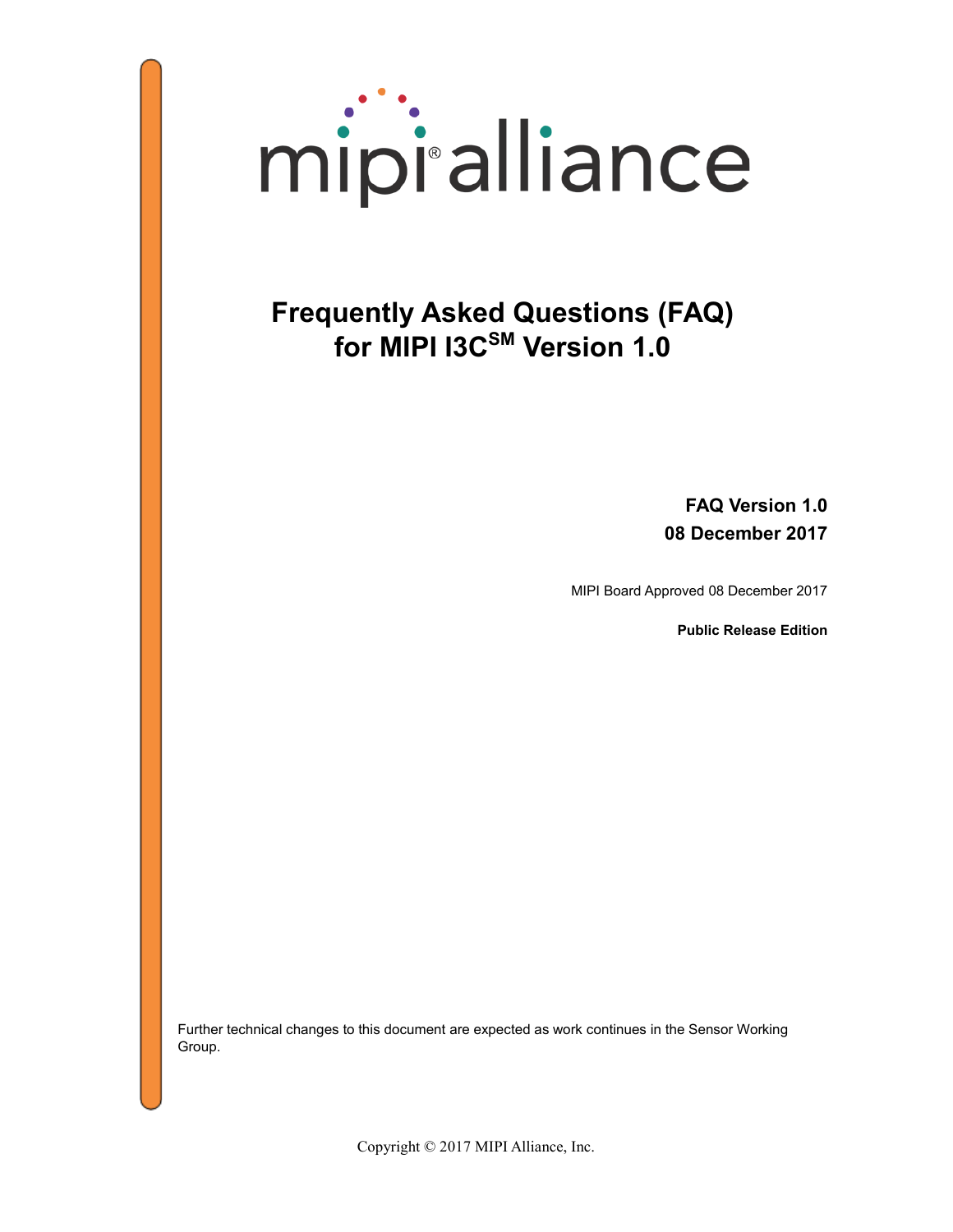#### **NOTICE OF DISCLAIMER**

The material contained herein is provided on an "AS IS" basis. To the maximum extent permitted by applicable law, this material is provided AS IS AND WITH ALL FAULTS, and the authors and developers of this material and MIPI Alliance Inc. ("MIPI") hereby disclaim all other warranties and conditions, either express, implied or statutory, including, but not limited to, any (if any) implied warranties, duties or conditions of merchantability, of fitness for a particular purpose, of accuracy or completeness of responses, of results, of workmanlike effort, of lack of viruses, and of lack of negligence. ALSO, THERE IS NO WARRANTY OR CONDITION OF TITLE, QUIET ENJOYMENT, QUIET POSSESSION, CORRESPONDENCE TO DESCRIPTION OR NON-INFRINGEMENT WITH REGARD TO THIS MATERIAL.

IN NO EVENT WILL ANY AUTHOR OR DEVELOPER OF THIS MATERIAL OR MIPI BE LIABLE TO ANY OTHER PARTY FOR THE COST OF PROCURING SUBSTITUTE GOODS OR SERVICES, LOST PROFITS, LOSS OF USE, LOSS OF DATA, OR ANY INCIDENTAL, CONSEQUENTIAL, DIRECT, INDIRECT, OR SPECIAL DAMAGES WHETHER UNDER CONTRACT, TORT, WARRANTY, OR OTHERWISE, ARISING IN ANY WAY OUT OF THIS OR ANY OTHER AGREEMENT RELATING TO THIS MATERIAL, WHETHER OR NOT SUCH PARTY HAD ADVANCE NOTICE OF THE POSSIBILITY OF SUCH DAMAGES.

The material contained herein is not a license, either expressly or impliedly, to any IPR owned or controlled by any of the authors or developers of this material or MIPI. Any license to use this material is granted separately from this document. This material is protected by copyright laws, and may not be reproduced, republished, distributed, transmitted, displayed, broadcast or otherwise exploited in any manner without the express prior written permission of MIPI Alliance. MIPI, MIPI Alliance and the dotted rainbow arch and all related trademarks, service marks, tradenames, and other intellectual property are the exclusive property of MIPI Alliance Inc. and cannot be used without its express prior written permission. The use or implementation of this material may involve or require the use of intellectual property rights ("IPR") including (but not limited to) patents, patent applications, or copyrights owned by one or more parties, whether or not members of MIPI. MIPI does not make any search or investigation for IPR, nor does MIPI require or request the disclosure of any IPR or claims of IPR as respects the contents of this material or otherwise.

Without limiting the generality of the disclaimers stated above, users of this material are further notified that MIPI: (a) does not evaluate, test or verify the accuracy, soundness or credibility of the contents of this material; (b) does not monitor or enforce compliance with the contents of this material; and (c) does not certify, test, or in any manner investigate products or services or any claims of compliance with MIPI specifications or related material.

Questions pertaining to this material, or the terms or conditions of its provision, should be addressed to:

MIPI Alliance, Inc. c/o IEEE-ISTO 445 Hoes Lane, Piscataway New Jersey 08854, United States Attn: Managing Director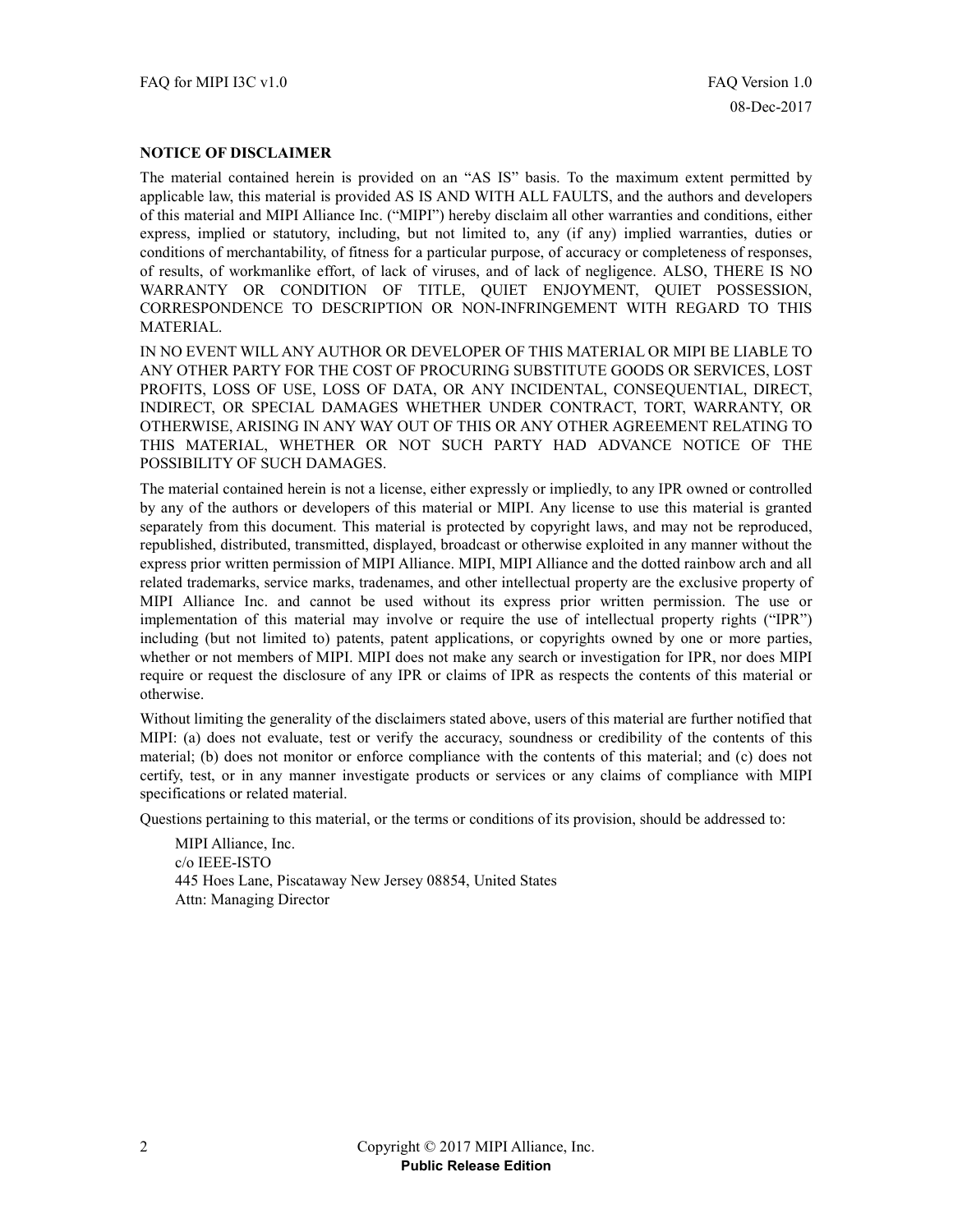# **Contents**

| 1 |              |                                                                                         |  |
|---|--------------|-----------------------------------------------------------------------------------------|--|
| 2 |              |                                                                                         |  |
|   | 2.1          |                                                                                         |  |
|   | Q1.1         |                                                                                         |  |
|   | Q1.2         |                                                                                         |  |
|   | Q1.3         |                                                                                         |  |
|   | Q1.4         |                                                                                         |  |
|   | Q1.5         |                                                                                         |  |
|   | Q1.6         |                                                                                         |  |
|   | Q1.7         |                                                                                         |  |
|   | Q1.8         |                                                                                         |  |
|   | Q1.9         |                                                                                         |  |
|   | Q1.10        |                                                                                         |  |
|   | Q1.11        |                                                                                         |  |
|   | Q1.12        |                                                                                         |  |
|   | Q1.13        | What is the maximum number of I3C devices that can be connected                         |  |
|   |              |                                                                                         |  |
|   | Q1.14        |                                                                                         |  |
|   | Q1.15        |                                                                                         |  |
|   | Q1.16        |                                                                                         |  |
|   | Q1.17        |                                                                                         |  |
|   | Q1.18        |                                                                                         |  |
|   | Q1.19        |                                                                                         |  |
|   | Q1.20        |                                                                                         |  |
|   | Q1.21        |                                                                                         |  |
|   | 2.2          |                                                                                         |  |
|   | Q2.1         |                                                                                         |  |
|   | Q2.2         | Does I3C support inclusion of I <sup>2</sup> C devices on the bus, and at what speed?11 |  |
|   | Q2.3         |                                                                                         |  |
|   | Q2.4         |                                                                                         |  |
|   | Q2.5         | How do the first 32 bits of the Provisional ID work? Are they random or fixed? .11      |  |
|   | Q2.6<br>Q2.7 | What if the Master detects a collision during Dynamic Address                           |  |
|   |              |                                                                                         |  |
|   | Q2.8         | What CCCs must my Slave support before a dynamic address is assigned?12                 |  |
|   | Q2.9         | What are some of the I3C bus conditions when the bus is considered inactive?12          |  |
|   | Q2.10        | When my device drives the bus, does it need to see a STOP before a Bus Idle?12          |  |
|   | Q2.11        |                                                                                         |  |
|   | Q2.12        |                                                                                         |  |
|   | Q2.13        | Can I3C Hot-Join Slave devices be used on a legacy I <sup>2</sup> C bus?13              |  |
|   | Q2.14        |                                                                                         |  |
|   | Q2.15        | Is there any time-stamping capability defined in the I3C bus?13                         |  |
|   | Q2.16        |                                                                                         |  |
|   | Q2.17        |                                                                                         |  |
|   | Q2.18        |                                                                                         |  |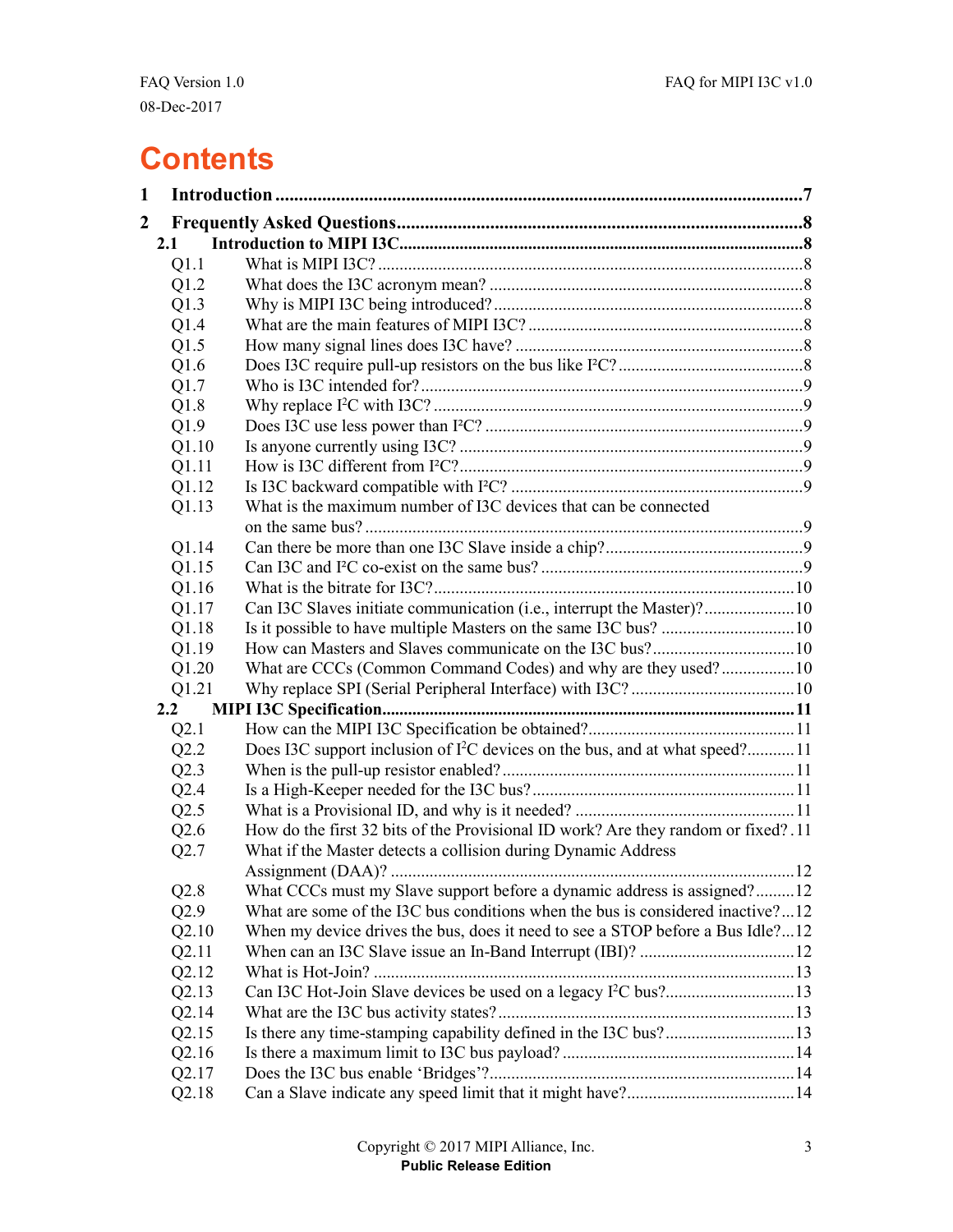| Q2.19 |                                                                                        |  |
|-------|----------------------------------------------------------------------------------------|--|
| Q2.20 | Are there any error detection and recovery methods in I3C? 14                          |  |
| Q2.21 | During HDR-DDR Mode CRC 5 transmission, how many clocks                                |  |
|       |                                                                                        |  |
| Q2.22 | Can a Master issue a STOP condition regardless of whether or not a                     |  |
|       | Slave has issued an acknowledgment indicating a completed transaction?14               |  |
| 2.3   |                                                                                        |  |
| Q3.1  |                                                                                        |  |
| Q3.2  | Which companies are part of the MIPI Sensor Working Group?15                           |  |
| Q3.3  | What is the availability of development hardware for I3C prototyping,                  |  |
|       |                                                                                        |  |
| Q3.4  |                                                                                        |  |
| 2.4   |                                                                                        |  |
| Q4.1  | What is the maximum capacitance load allowed on the I3C bus?16                         |  |
| Q4.2  |                                                                                        |  |
| Q4.3  |                                                                                        |  |
| Q4.4  |                                                                                        |  |
| Q4.5  |                                                                                        |  |
| Q4.6  |                                                                                        |  |
| Q4.7  |                                                                                        |  |
| 2.5   |                                                                                        |  |
| Q5.1  | Are there any companion MIPI I3C specifications that enable                            |  |
|       |                                                                                        |  |
| Q5.2  |                                                                                        |  |
| 2.6   |                                                                                        |  |
| Q6.1  |                                                                                        |  |
| Q6.2  |                                                                                        |  |
| Q6.3  |                                                                                        |  |
| Q6.4  | Who can attend or participate in a MIPI I3C Interoperability Workshop?18               |  |
| Q6.5  | What HW/SW is typically needed to participate in a MIPI I3C                            |  |
|       |                                                                                        |  |
| 2.7   |                                                                                        |  |
| Q7.1  |                                                                                        |  |
| Q7.2  | Are there any impending MIPI I3C fixes/errata that should be applied now?19            |  |
| Q7.3  |                                                                                        |  |
| Q7.4  |                                                                                        |  |
| 2.8   |                                                                                        |  |
| Q8.1  | Can Sync and Async time control be enabled at the same time?20                         |  |
| Q8.2  |                                                                                        |  |
| Q8.3  |                                                                                        |  |
| Q8.4  | Is there any way to exit from an S0/S1 error other than waiting for                    |  |
|       |                                                                                        |  |
| Q8.5  |                                                                                        |  |
| Q8.6  | If a device has a $t_{\text{SCO}}$ value greater than 12 ns, does that mean it doesn't |  |
|       |                                                                                        |  |
| Q8.7  | Does Figure 44 HDR-DDR Format apply for Command, Data, and CRC?                        |  |
|       |                                                                                        |  |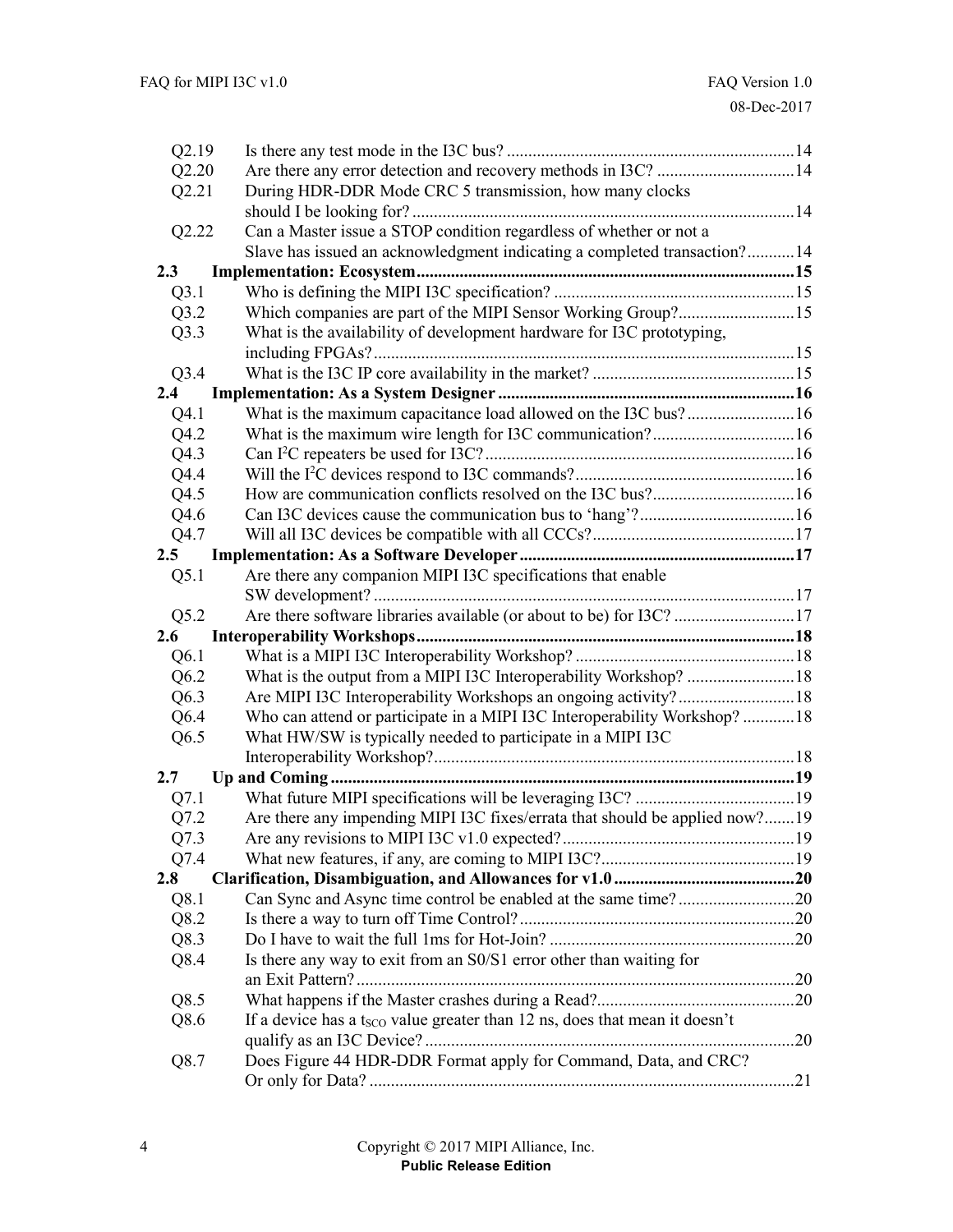08-Dec-2017

| 4 |              |                                                                                       |    |
|---|--------------|---------------------------------------------------------------------------------------|----|
|   | 3.3          |                                                                                       |    |
|   | 3.2          |                                                                                       |    |
|   | 3.1          |                                                                                       |    |
| 3 |              |                                                                                       |    |
|   |              |                                                                                       |    |
|   | Q10.5        | I <sup>2</sup> C is royalty-free for all uses, by all implementers. Why not make MIPI |    |
|   |              | a "Mobile Terminal". Would joining MIPI even make any difference around               | 23 |
|   | Q10.4        | I'm planning to implement the MIPI I3C Specification in something that's not          |    |
|   | Q10.3        |                                                                                       |    |
|   |              |                                                                                       |    |
|   | Q10.2        | If someone has a patent that reads on MIPI I3C, are they required to grant            |    |
|   | Q10.1        |                                                                                       |    |
|   | 2.10         |                                                                                       |    |
|   | Q9.6         |                                                                                       |    |
|   | Q9.5         |                                                                                       |    |
|   |              |                                                                                       |    |
|   | Q9.4         | Will a product have to pass every test in the I3C CTS in order to qualify for         |    |
|   | Q9.2<br>Q9.3 |                                                                                       |    |
|   | Q9.1         |                                                                                       |    |
|   | 2.9          |                                                                                       |    |
|   |              |                                                                                       |    |
|   | Q8.9         | In a Hot-Join, when should the DISEC CCC be sent? After ACK                           |    |
|   |              | and before the Restart/Exit Pattern, as shown in Figure 52 Master                     |    |
|   | Q8.8         | Does the Master provide an additional CLK after the Terminate Condition               |    |
|   |              |                                                                                       |    |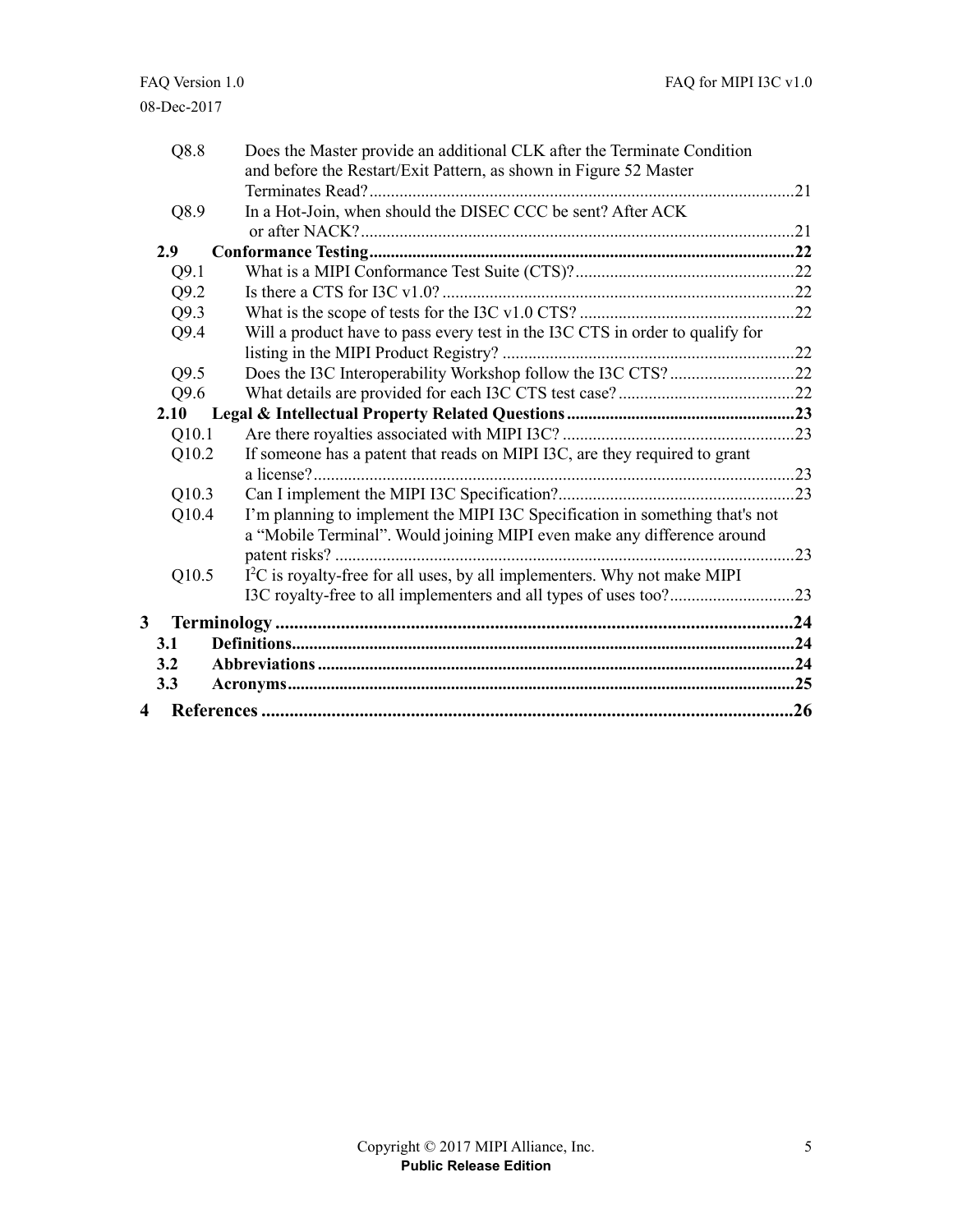This page intentionally left blank.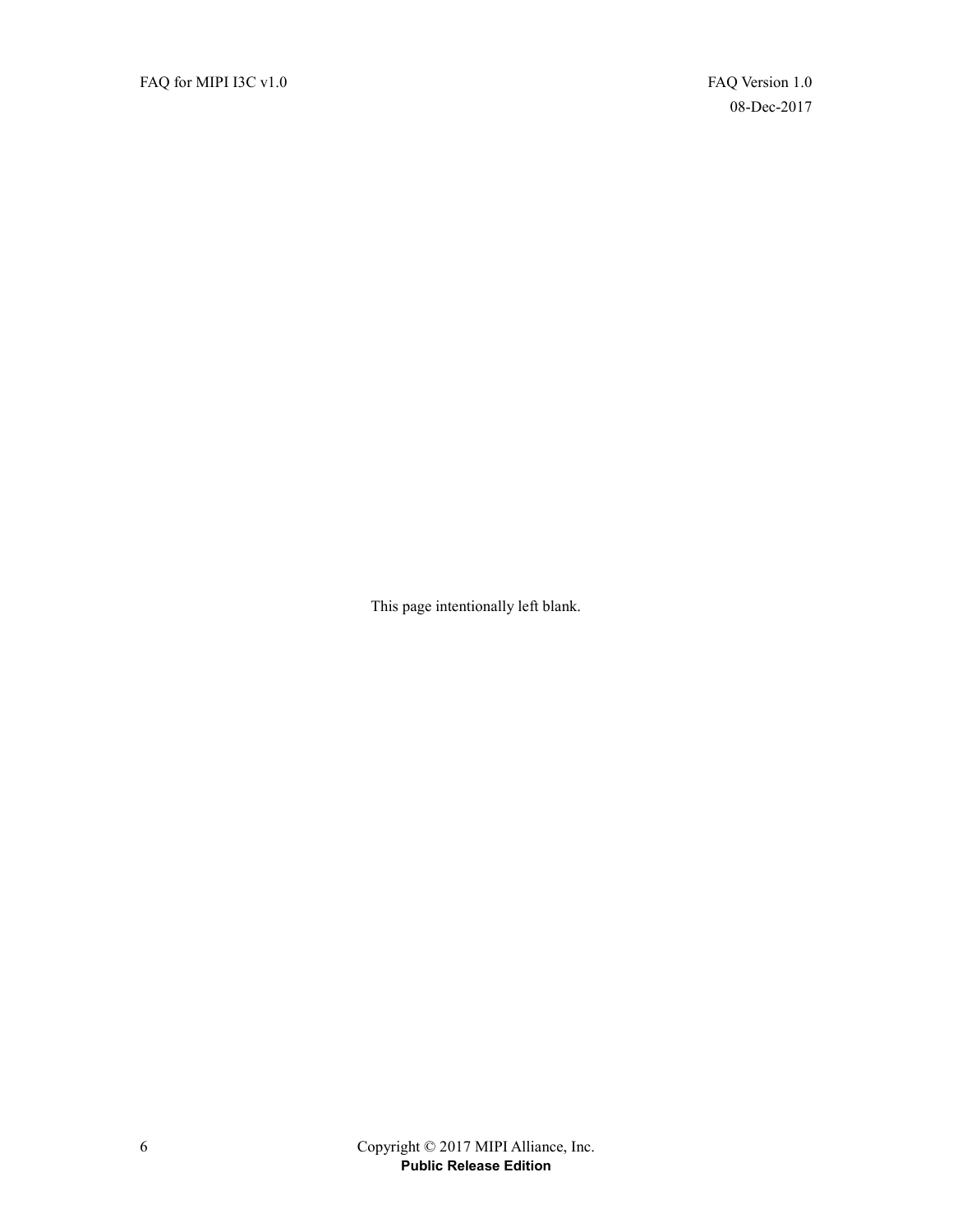# <span id="page-6-0"></span>**1 Introduction**

1 This FAQ has been developed to introduce the MIPI I3C Specification *[\[MIPI01\]](#page-25-1)* to developers and users. It 2 answers questions raised to the MIPI Alliance Sensor Working Group (WG) after MIPI Board approval of 3 I3C v1.0, or late in development of v1.0 after the technical freeze by the WG.

 The Sensor WG has compiled these frequently asked questions (FAQs) to assist Member implementation activity. Some areas also include clarification when an area of the Specification was ambiguous, and this FAQ will show the intended resolution of the ambiguity. Many of these topics reflect areas of planned improvements for a future update to I3C v1.0, showing how a v1.0 implementation can be better prepared 8 and/or compliant in advance.

9 *Note:*

10 *None of the answers in this FAQ are intended to overwrite or overrule the information in the I3C*  11 *Specification itself.*

12 The FAQ questions are organized into Sections by topic, based on the reader's level of familiarity with the

13 I3C Specification and implementation:

| <b>Section</b> | <b>Title</b>                                                 | <b>Focus</b>                                                                                                                                                                    |  |
|----------------|--------------------------------------------------------------|---------------------------------------------------------------------------------------------------------------------------------------------------------------------------------|--|
| 2.1            | Introduction to MIPI I3C                                     | I've heard about I3C. Where can I read a bit more about it?                                                                                                                     |  |
| 2.2            | MIPI I3C Specification                                       | I've started to read the I3C Specification. Tell me a bit more<br>about the frequently asked questions, so I can better<br>understand some of the details in the Specification. |  |
| 2.3            | Implementation: Ecosystem                                    | Questions related to design kits, IP, test, and other parts of the<br>enablement ecosystem.                                                                                     |  |
| 2.4            | Implementation: As a<br>System Designer                      | Questions asked by early system designers.                                                                                                                                      |  |
| 2.5            | Implementation: As a<br>Software Developer                   | Questions asked by early software developers.                                                                                                                                   |  |
| 2.6            | Interoperability Workshops                                   | Questions asked by early Interoperability Workshop<br>participants.                                                                                                             |  |
| 2.7            | Up and Coming                                                | Questions related to the next revision (and/or Errata) of the I3C<br>Specification.                                                                                             |  |
| 2.8            | Clarification,<br>Disambiguation, and<br>Allowances for v1.0 | Questions related to ambiguous text in the I3C v1.0<br>Specification, and areas that a v1.0 device is allowed to<br>enhance in advance of I3C v1.1.                             |  |
| 2.9            | <b>Conformance Testing</b>                                   | Questions related to testing device conformance to the I3C<br>Specification.                                                                                                    |  |
| 2.10           | Legal & Intellectual Property<br><b>Related Questions</b>    | Questions related to legal and IPR aspects of the I3C<br>Specification and implementation.                                                                                      |  |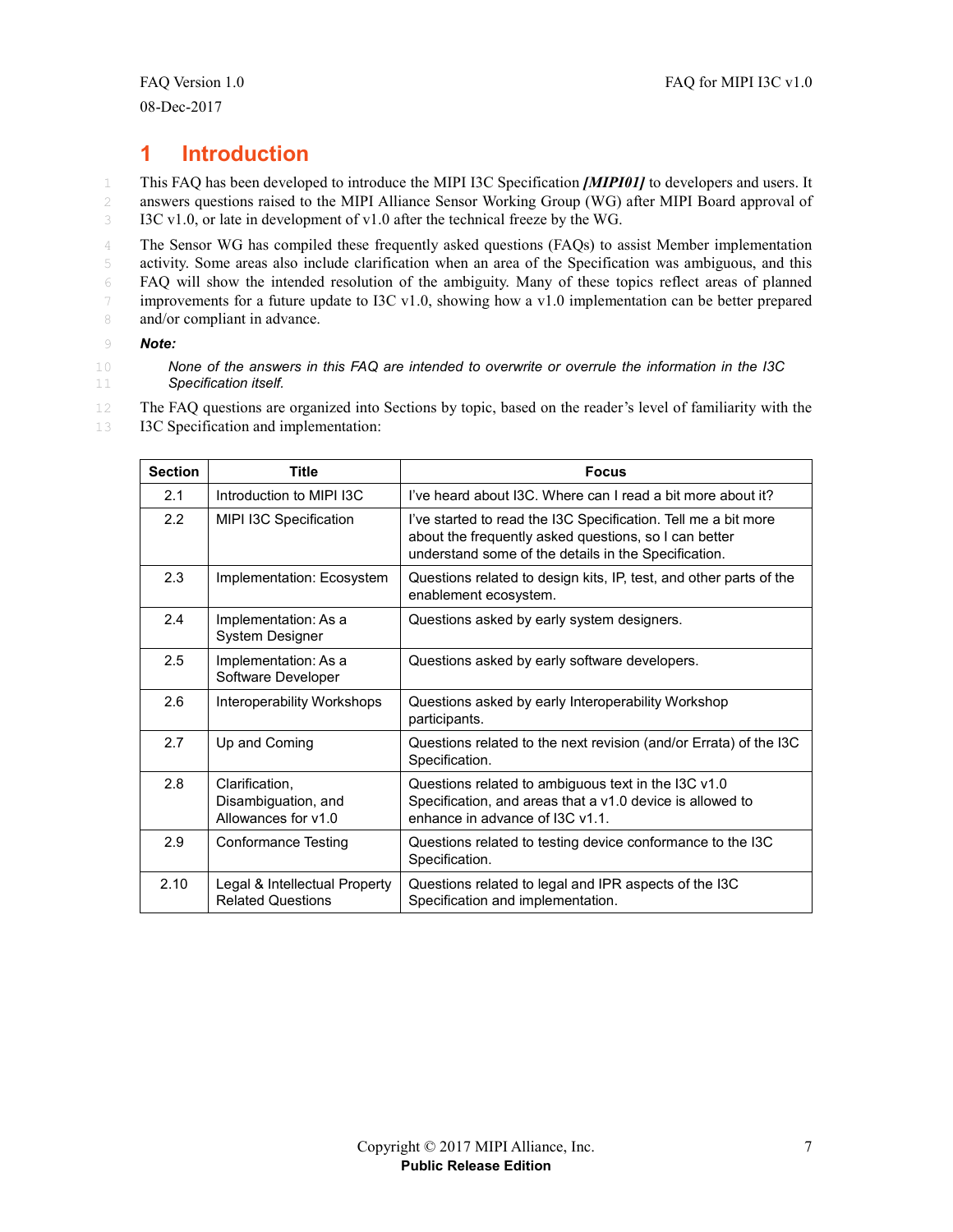# <span id="page-7-0"></span>**Frequently Asked Questions**

- This FAQ is organized into several topics:
- *Section [2.1:](#page-7-1) [Introduction to MIPI I3C](#page-7-1)*
- *Section [2.2:](#page-10-0) [MIPI I3C Specification](#page-10-0)*
- *Section [2.3:](#page-14-0) [Implementation: Ecosystem](#page-14-0)*
- *Section [2.4:](#page-15-0) [Implementation: As a System Designer](#page-15-0)*
- *Section [2.5:](#page-16-1) [Implementation: As a Software Developer](#page-16-1)*
- *Section [2.6:](#page-17-0) [Interoperability Workshops](#page-17-0)*
- *Section [2.7:](#page-18-0) [Up and Coming](#page-18-0)*
- *Section [2.8:](#page-19-0) [Clarification, Disambiguation, and Allowances for v1.0](#page-19-0)*
- *Section [2.9:](#page-21-0) [Conformance Testing](#page-21-0)*
- *Section [2.10:Legal & Intellectual Property Related Questions](#page-22-0)*

# <span id="page-7-1"></span>**2.1 Introduction to MIPI I3C**

#### <span id="page-7-2"></span>**Q1.1 What is MIPI I3C?**

MIPI I3C is a serial communication interface specification that improves upon the features, performance,

and power use of I²C, while maintaining backward compatibility for most devices.

#### <span id="page-7-3"></span>**Q1.2 What does the I3C acronym mean?**

The official name is *MIPI Alliance Improved Inter Integrated Circuit*.

# <span id="page-7-4"></span>**Q1.3 Why is MIPI I3C being introduced?**

- The main purpose of MIPI I3C is threefold:
- 1. To standardize sensor communication,
- 2. To reduce the number of physical pins used in sensor system integration, and
- 3. To support low power, high speed, and other critical features that are currently covered by I²C and SPI.

 MIPI I3C's purpose is now widening to cover many types of devices currently using I²C/SMbus, SPI, and UART.

# <span id="page-7-5"></span>**Q1.4 What are the main features of MIPI I3C?**

35 MIPI I3C carries the advantages of I<sup>2</sup>C in simplicity, low pin count, easy board design, and multi-drop (vs. 36 point to point), but provides the higher data rates, simpler pads, and lower power of SPI. I3C then adds h

36 point to point), but provides the higher data rates, simpler pads, and lower power of SPI. I3C then adds higher<br>37 throughput for a given frequency in-band interrupts (from Slave to Master), dynamic addressing, advanced

37 throughput for a given frequency, in-band interrupts (from Slave to Master), dynamic addressing, advanced power management, and hot-join.

power management, and hot-join.

# <span id="page-7-6"></span>**Q1.5 How many signal lines does I3C have?**

I3C has two signal lines: Data (SDA) and Clock (SCL).

# <span id="page-7-7"></span>**Q1.6 Does I3C require pull-up resistors on the bus like I²C?**

- No, I3C Masters control an active pull-up resistance on SDA, which they can enable and disable. This may
- be a board-level resistor controlled by a pin, or it may be internal to the Master.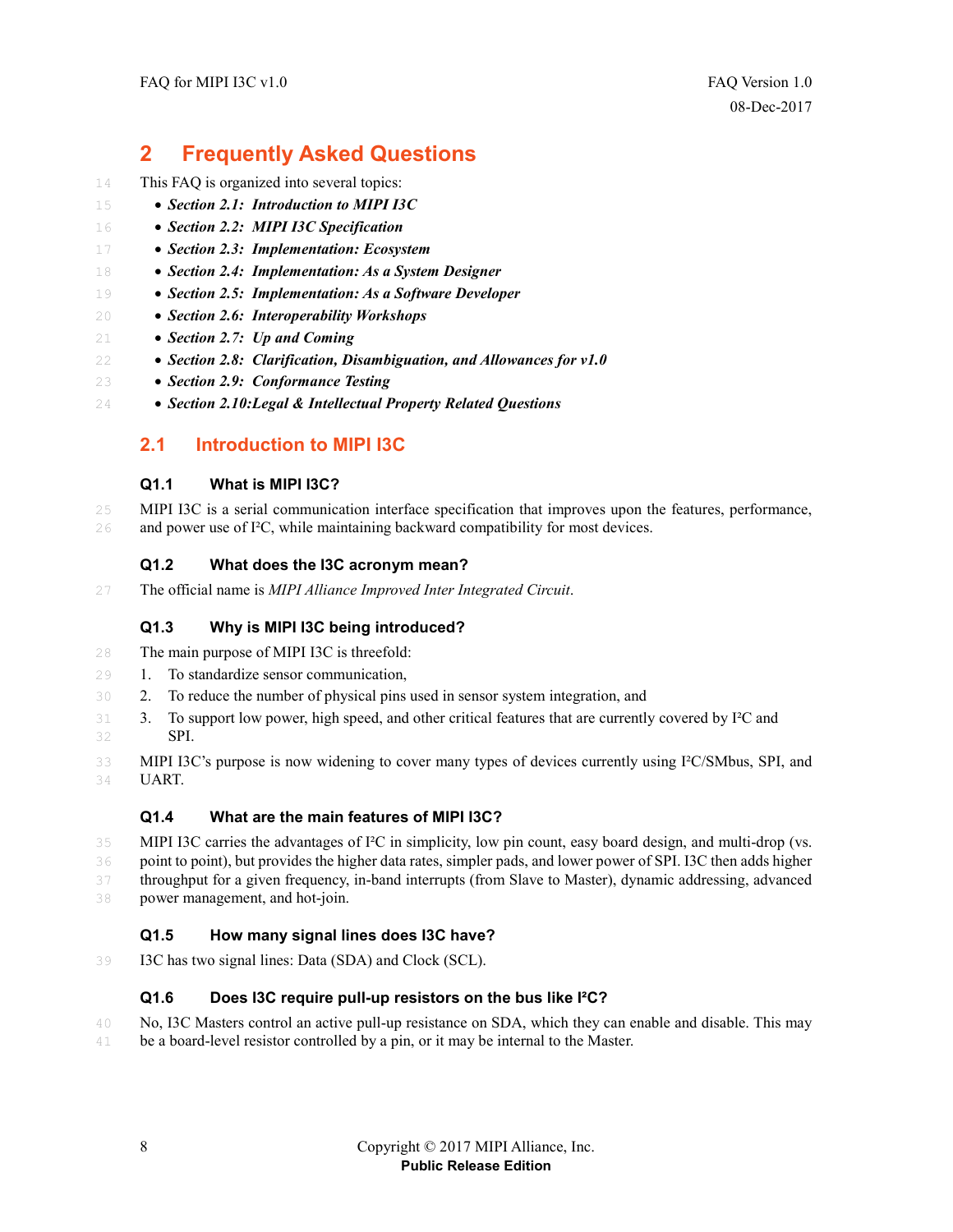08-Dec-2017

#### <span id="page-8-0"></span>**Q1.7 Who is I3C intended for?**

 I3C was initially intended for mobile applications as a single interface that can be used for all digitally interfaced sensors. However, it is now intended for all mid-speed embedded and deeply embedded applications across sensors, actuators, power regulators, MCUs, FPGAs, etc. The interface is useful for other applications, as it offers high-speed data transfer at very low power levels while allowing multi-drop, which is highly desirable for any embedded system.

#### <span id="page-8-1"></span>**Q1.8 Why replace I2C with I3C?**

47 While I<sup>2</sup>C has seen wide adoption over the years, it lacks some critical features – especially as mobile and 48 mobile-influenced systems continue to integrate more and more sensors and other components. I<sup>2</sup>C 49 limitations worth mentioning include: 7-bit fixed address (no virtual addressing), no in-band interrupt 50 (requires additional wires/pins), limited data-rate, and the ability of Slaves to stretch the clock (thus 51 potentially hanging up the system, etc.). I3C aims both to fix these limitations and to add other enhancements.

#### <span id="page-8-2"></span>**Q1.9 Does I3C use less power than I²C?**

- 52 The power consumption per bit transfer in all I3C modes is more efficient than I²C, due to the use of push-53 pull (vs. open-drain) and strong pull-up signaling.
- 54 Further, I3C can save considerable device power through higher data rates (because the device can be put 55 back to sleep sooner), built-in configuration and control (without intruding on the main communication 56 protocols), in-band interrupt (IBI) as a low-cost wake mechanism, and the ability for Slaves to shut down all internal clocks while still operating correctly on the I3C bus
- internal clocks while still operating correctly on the I3C bus.

#### <span id="page-8-3"></span>**Q1.10 Is anyone currently using I3C?**

- 58 I3C is currently in the early stages of adoption in products, and a few companies already offer I3C IP blocks.
- 59 Silicon devices with I3C are likely to be available from some vendors by the end of 2017, with more coming
- 60 throughout 2018.

#### <span id="page-8-4"></span>**Q1.11 How is I3C different from I²C?**

61 I3C offers dynamic address assignment, Slave-initiated communication, and significantly higher 62 communication speeds than I²C.

#### <span id="page-8-5"></span>**Q1.12 Is I3C backward compatible with I²C?**

63 Yes, most I²C Slave devices can be operated on an I3C bus, as long as they have a 50 ns glitch filter and do 64 not attempt to stall the clock. Such use will not degrade the speed of communications to I3C Slaves, requiring 65 only decreased speed when communicating with the I²C Slaves.

66 I3C Slave devices with a Static Address can operate as  $I^2C$  Slaves on an  $I^2C$  bus; optionally, they can also 67 have a 50 ns spike filter..

#### <span id="page-8-6"></span>**Q1.13 What is the maximum number of I3C devices that can be connected on the same bus?**

68 The I3C bus is limited to around a dozen devices.

#### <span id="page-8-7"></span>**Q1.14 Can there be more than one I3C Slave inside a chip?**

69 Yes, multi-Slave I3C chips are possible.

#### <span id="page-8-8"></span>**Q1.15 Can I3C and I²C co-exist on the same bus?**

- 70 Yes, both I3C and I²C can share the same bus. See *Question [Q1.12](#page-8-5)* regarding I3C backward compatibility
- 71 for details.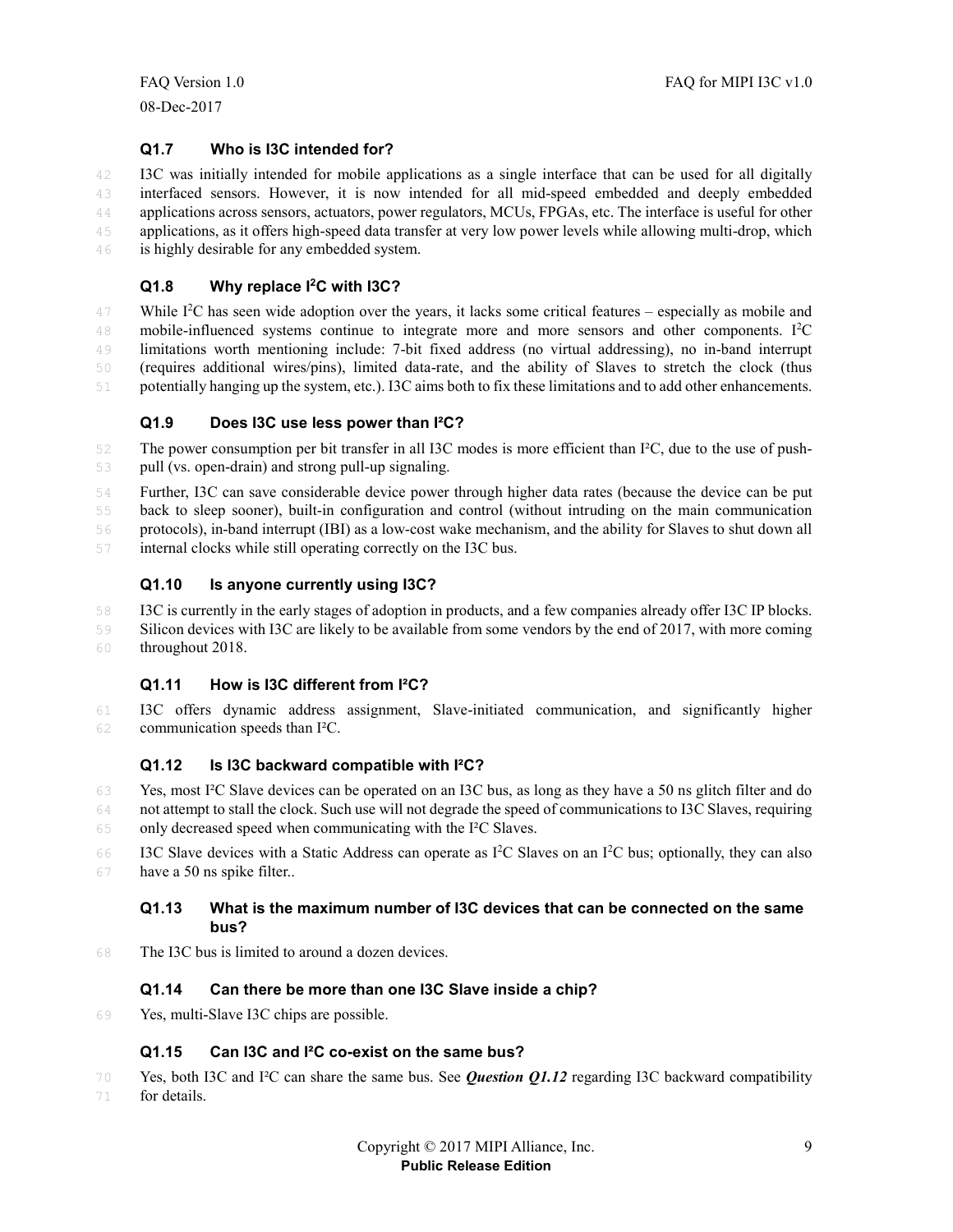#### <span id="page-9-0"></span>**Q1.16 What is the bitrate for I3C?**

72 I3C has several modes, each with associated bitrate(s). The base raw bitrate is 12.5 Mbps, with 11 Mbps real

- 73 data rate at 12.5MHz clock frequency. The maximum raw bitrate is 33.3 Mbps at 12.5 Mhz, with real data 74 rate of 30 Mbps.
- 75 Most traffic will use the 10 to 11 Mbps rate, while large messages can use one of the higher data rate modes.

#### <span id="page-9-1"></span>**Q1.17 Can I3C Slaves initiate communication (i.e., interrupt the Master)?**

76 Yes, I3C Slaves can initiate communication. Communication conflicts are solved by Slave address 77 arbitration.

#### <span id="page-9-2"></span>**Q1.18 Is it possible to have multiple Masters on the same I3C bus?**

78 Yes, I3C allows for multiple Masters on the same bus. I3C has one Main Master that initially configures the 79 bus and act as an initial current Master. Optionally, the bus can have multiple Secondary Master devices that 80 initially act as Slaves. Any Secondary Master device can request to become the current Master. Once the 81 current Master agrees, and transfers the current Master control to a given Secondary Master device, then that 82 device becomes the current Master.

#### <span id="page-9-3"></span>**Q1.19 How can Masters and Slaves communicate on the I3C bus?**

83 The basic byte-based messaging schemes of I<sup>2</sup>C and SPI map easily onto I3C. Additionally, a set of common 84 command codes (CCCs) has been defined for standard operations like enabling and disabling events, 85 managing I3C specific features (dynamic addressing, timing control, etc.), and others. CCCs can be either broadcasted (sent to all devices on the bus), or directed at a specific device on the bus. broadcasted (sent to all devices on the bus), or directed at a specific device on the bus.

87 CCCs do not interfere with, and do not use up any of the message space of, normal Master-to -Slave 88 communications. I3C provides a separate namespace for CCCs.

#### <span id="page-9-4"></span>**Q1.20 What are CCCs (Common Command Codes) and why are they used?**

89 The CCCs are the commands that an I3C Master uses to communicate to some or all of the Slaves on the I3C bus. The CCCs are sent to the I3C broadcast address (which is 7'h7E) so as not to interfere with normal messages sent to a Slave. The CCCs are used for standard operations like enabling/disabling events, managing I3C specific features and other bus operations. CCCs can be either broadcasted (sent to all the devices on the bus), or directed at specific devices on the bus. All CCCs (i.e., the command numbers) are allocated by MIPI Alliance, with some reserved for specific purposes that include MIPI Alliance enhancements and vendor extensions.

#### <span id="page-9-5"></span>**Q1.21 Why replace SPI (Serial Peripheral Interface) with I3C?**

96 SPI requires four wires and has many different implementations because there is no clearly defined standard. 97 In addition SPI requires one additional chip select (or enable) wire for each additional device on the bus, 98 which quickly becomes cost-prohibitive in terms of number of pins and wires, and power. I3C aims to fix that as it uses only two wires and is well defined. that, as it uses only two wires and is well defined.

100 I3C covers most of the speed range of SPI, but is not intended for the highest speed grades that really only 101 work well with a point-to-point interface, such as for SPI Flash.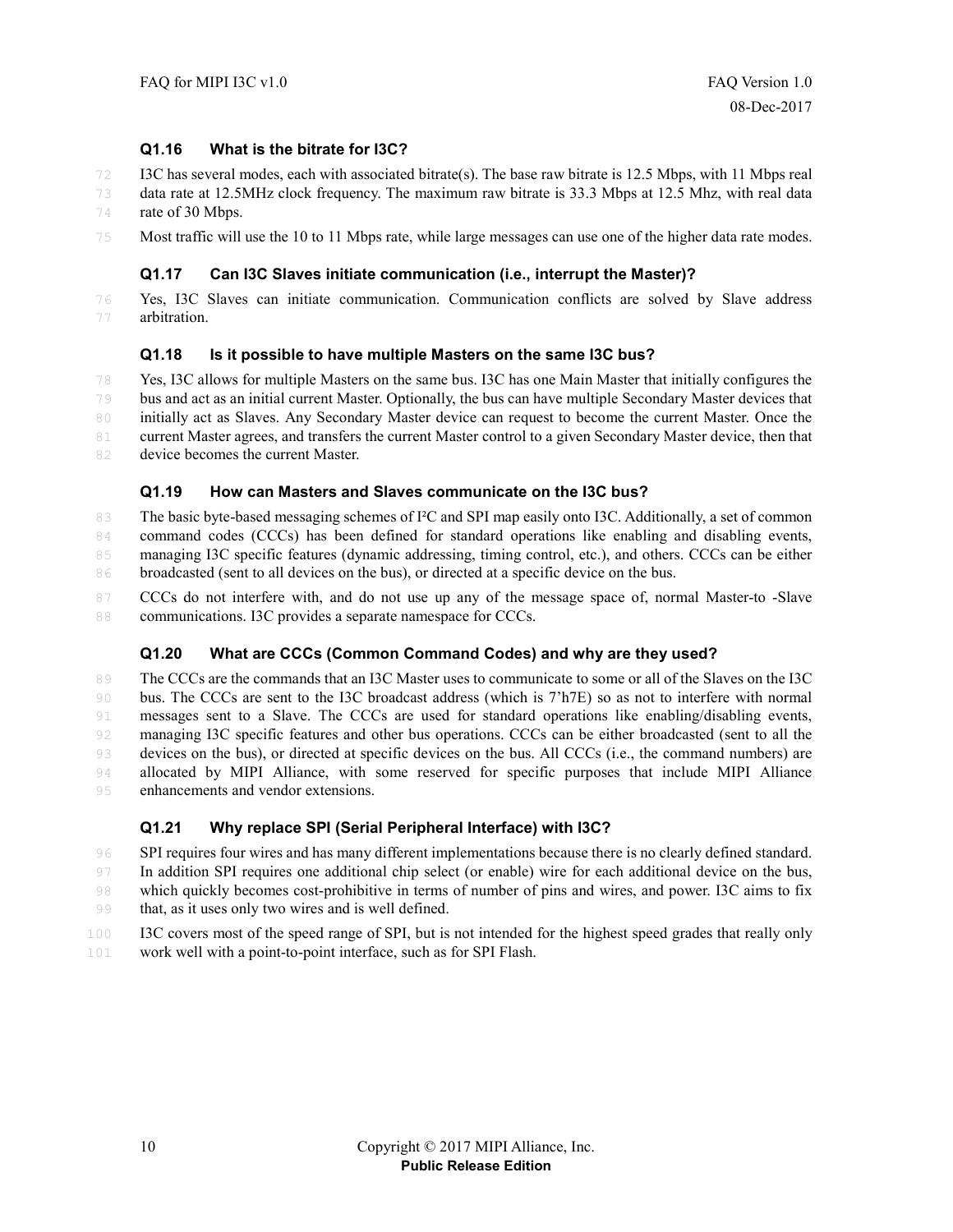# <span id="page-10-0"></span>**2.2 MIPI I3C Specification**

#### <span id="page-10-1"></span>**Q2.1 How can the MIPI I3C Specification be obtained?**

 The MIPI I3C v1.0 Specification *[\[MIPI01\]](#page-25-1)* was made publicly available for download in December 2017. MIPI Alliance members have access and rights to the specification through their MIPI membership and member website. Non-members may download a copyright-only version of the specification by visiting the 105 MIPI I3C page on the MIPI Alliance website:<https://www.mipi.org/specifications/i3c-sensor-specification>

#### <span id="page-10-2"></span>**Q2.2 Does I3C support inclusion of I2C devices on the bus, and at what speed?**

106 I3C supports legacy I<sup>2</sup>C devices using Fast-mode (400KHz) and FastMode+ (1MHz) with the 50ns spike 107 filter, but not the other I<sup>2</sup>C modes, and not devices lacking the spike filter, or that stretch the clock.

#### <span id="page-10-3"></span>**Q2.3 When is the pull-up resistor enabled?**

 Much of the activity on the I3C bus is in push-pull mode (that is, with the pull-up resistor disabled) in order to achieve higher data rate. However for some bus management activities, and for backwards compatibility 110 with I<sup>2</sup>C, pull-up-resistor-based open-drain mode is enabled. For example: arbitration during dynamic 111 address assignment, and in-band interrupt. Also, the ACK/NACK during the 9<sup>th</sup> bit is done using pull-up resistor. With few exceptions, it is the responsibility of the I3C Master to provide open-drain class pull-up resistor when the bus is in the open drain mode.

#### <span id="page-10-4"></span>**Q2.4 Is a High-Keeper needed for the I3C bus?**

 A high-keeper is used for Master-to-Slave and Slave-to-Master bus hand-off, as well as optionally when the bus is idle. The high-keeper may be a passive weak pull-up resistor on the bus, or an active weak pull-up or equivalent in the Master. The high-keeper only has to be strong enough to prevent system-leakage from 117 pulling the bus low. At the same time, the high-keeper has to be weak enough that a Slave with a normal I<sub>OL</sub> driver is able to pull the bus line low within the minimum period.

#### <span id="page-10-5"></span>**Q2.5 What is a Provisional ID, and why is it needed?**

 During bus initialization, the I3C Master assigns a 7-bit dynamic address to each device on the bus. For this to happen, each Slave device must have a 48-bit Provisional ID (that is, provisioned with its ID). The Provisional ID has multiple fields, including MIPI Manufacturer ID and a vendor-defined part number. The 122 I3C Slave may also have a static address, which if the Master knows it, allows for faster assignment of the dynamic address.

#### <span id="page-10-6"></span>**Q2.6 How do the first 32 bits of the Provisional ID work? Are they random or fixed?**

124 The first part of the ID contains a unique manufacturer ID. Companies do not have to be MIPI Alliance<br>125 members to be assigned a unique manufacturer ID. members to be assigned a unique manufacturer ID.

 The second part of the ID normally contains a part number (which is normally divided up into general and specific part info for that vendor), as well as possibly an instance number which allows for multiple instances of the same device on the same bus. The instance ID is usually fed from a pin-strap, or fuse(s), or non-volatile memory (NVM).

 A random number may be used for the part number, although normally only for test mode, as set by the Master using the ENTTM (Enter Test Mode) CCC. When a device that supports random values enters the test mode, the PID[31:0] bits are randomized. When the Master exits the test mode, the devices reset bits PID[31:0] to their default value. The use of a random number allows for many instances of the same device

134 to be attached to a gang programmer/tester, relying on the random number to uniquely give each a dynamic

135 address.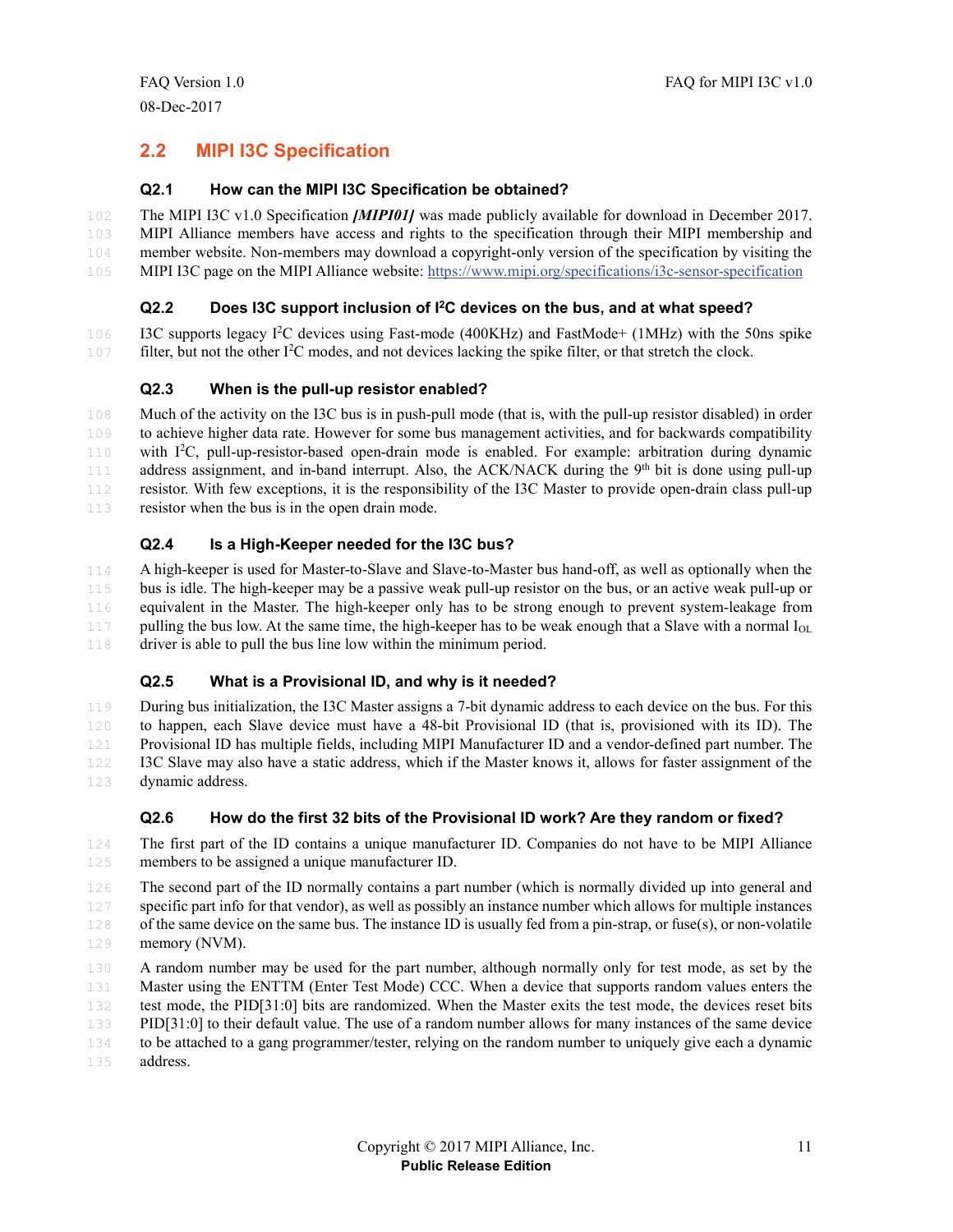#### <span id="page-11-0"></span>**Q2.7 What if the Master detects a collision during Dynamic Address Assignment (DAA)?**

 With most configurations, this is not possible; each device will have its own manufacturer ID and part 137 number, so no collisions are possible. If more than one instance of the same device is used on the same bus, then each instance must have a separate instance ID; otherwise there would be a collision. Likewise, if any device is using a random number for its part number, then multiple instances from that manufacturer could collide (i.e., could have the same random value that time).

 If the Master knows the number of devices on the bus then it can detect this condition, since the number of dynamic addresses assigned would be less than the number of devices. Once detected, the I3C Master can take steps to resolve such collisions, for example by resetting DAA and restarting the process, or by declaring a system error after a set maximum number (e.g., 3) of such attempts fail.

#### <span id="page-11-1"></span>**Q2.8 What CCCs must my Slave support before a dynamic address is assigned?**

 All I3C devices must be able to process broadcast CCCs at any time, whether or not they have been assigned 146 a dynamic address (DA). For example, an I3C device may act as an I<sup>2</sup>C device before it gets its DA assigned. However, it is expected to ACK the START with 7'h7E; the only exception would be if this device choosing to remain only as an I²C device, in which case, it would leave any 50ns spike filter enabled. For those devices that do recognize START and address 7'h7E, those may see any CCC and not just ENTDAA (Enter DA Assignment) or SETDASA (Set Dynamic Address from Static Address). See the I3C Specification for the required CCCs. The device can determine the effect of each CCC based on whether or not it has the DA assigned (e.g., the RSTDAA CCC [Reset DA Address] will probably have no effect before the DA has been assigned).

#### <span id="page-11-2"></span>**Q2.9 What are some of the I3C bus conditions when the bus is considered inactive?**

 In addition to open drain, pull-up and high-keeper, the I3C bus has three distinct conditions under which the bus is considered inactive: Bus Free, Bus Available, and Bus Idle.

- **Bus Free** condition is defined as a period occurring after a STOP and before a START and for a 157 given duration (e.g., t<sub>CAS</sub> and t<sub>BUF</sub> timing).
- **Bus Available** condition is defined as a Bus Free condition for at least t<sub>AVAL</sub> duration. A Slave may only issue a START request (e.g., for In-Band Interrupt or Master Handoff) after a bus available condition.
- **Bus Idle** condition is defined to help ensure bus stability during hot-join events. This condition is defined as a period during which the Bus Available condition is sustained continuously for a 163 duration of at least t<sub>IDLE</sub>.

# <span id="page-11-3"></span>**Q2.10 When my device drives the bus, does it need to see a STOP before a Bus Idle?**

 For normal active I3C Slaves, yes. They should only drive the bus for an In-Band Interrupt (IBI) when they have seen a STOP and the tBusAvailable time has elapsed (about 1µs), and in response to a START (but not a Repeated START).

 For hot-join devices, they do not know the bus condition, so they wait until the bus is IDLE, which means 168 the SCL and SDA are both high for the t<sub>IDLE</sub> period (about 1ms).

# <span id="page-11-4"></span>**Q2.11 When can an I3C Slave issue an In-Band Interrupt (IBI)?**

| 169 | An I3C Slave can issue the IBI in the following two ways: |
|-----|-----------------------------------------------------------|
|-----|-----------------------------------------------------------|

- 170 Following a START (but not a Repeated START)
- <sup>171</sup> If no START is forthcoming within the bus available condition, then an I3C Slave can issue a START request by pulling the SDA line low. The I3C Master would then complete the START condition by pulling the SCL clock line low and taking over the SDA.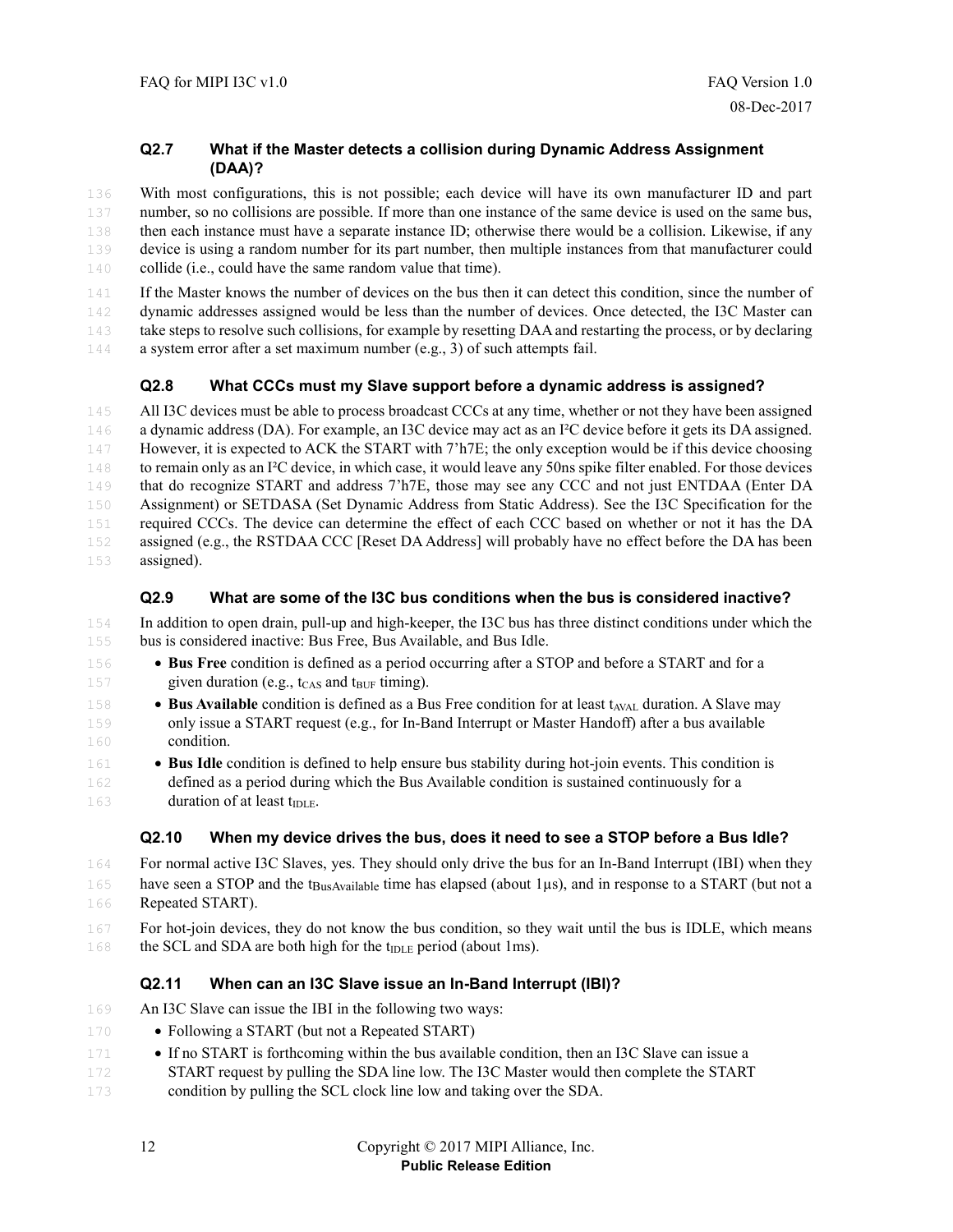#### <span id="page-12-0"></span>**Q2.12 What is Hot-Join?**

 The I3C bus protocol supports a mechanism for Slaves to join the I3C bus after the bus is already configured. This mechanism is called Hot-Join. The I3C Specification defines the conditions under which a Slave can do that, e.g., a Slave must wait for a bus idle condition.

#### <span id="page-12-1"></span>**Q2.13 Can I3C Hot-Join Slave devices be used on a legacy I2C bus?**

- Only if they have a way to turn off the Hot-Join feature. Hot-Join is not compatible with I<sup>2</sup>C masters, so Hot-
- 178 Join would have to be disabled for the Slave to be used on a legacy I<sup>2</sup>C bus. The disabling of the Hot-Join

feature should be done via some feature that is not part of the I3C protocol (i.e., not via the DISEC command),

180 since an I2C master does not support the I3C protocol.

#### <span id="page-12-2"></span>**Q2.14 What are the I3C bus activity states?**

- The I3C bus activity states provides a mechanism for the Master to inform the Slaves about the expected upcoming levels of activity or inactivity on the bus, in order to help Slaves better manage their internal states (e.g., to save power).
- The four activity states (and their expected activity interval) are:
- **Activity State 0:** Normal activity
- 186 **Activity State 1:** Expect quiet for at least 100  $\mu$ s
- 187 **Activity State 2:** Expect quiet for at least 2 ms
- 188 **Activity State 3:** Expect quiet for at least 50 ms

#### <span id="page-12-3"></span>**Q2.15 Is there any time-stamping capability defined in the I3C bus?**

 Yes. The I3C bus supports an optional time control mechanism. One mode is synchronous (from the synchronized timing reference) and four modes are asynchronous (Slave provides timestamp data). All I3C Masters are expected to support at least Async Mode 0.

- **Synchronous:** The Master emits a periodic time sync that allows Slaves to set their sampling time relative to this sync. This may be used in conjunction with one of the Asynchronous modes.
- **Asynchronous:** The Slaves apply their own timestamp to the data at the time they acquire samples, permitting the Master to time-correlate samples received from multiple different Slaves or sensors.
- There are four types of asynchronous time controls:
- 198 **Async Mode 0:** Basic mode that assumes that a Slave has access to a reasonably accurate and stable clock source to drive the time stamping – at least accurate for the duration of the time it has to measure (i.e., from event to IBI). A set of counters, in conjunction with IBI, are used to communicate time stamping information to the Master.
- **Async Mode 1:** Advanced mode extends the basic mode by using some mutually identifiable bus events like, I3C START.
- **Async Mode 2:** High precision mode that uses SCL falling edges (for SDR and HDR-DDR modes) as a common timing reference for Master and Slave. A burst oscillator is used to interpolate the time between a detected event and next SCL falling edge. For HDR-TSL and HDR-TSP modes, the mode uses both SDA transitions and SCL transitions as a timing reference.
- **Async Mode 3:** Highest-precision triggerable mode that supports precise time triggering and<br>210 **•••** measurement across multiple transducers applications like beam forming measurement across multiple transducers applications like beam forming.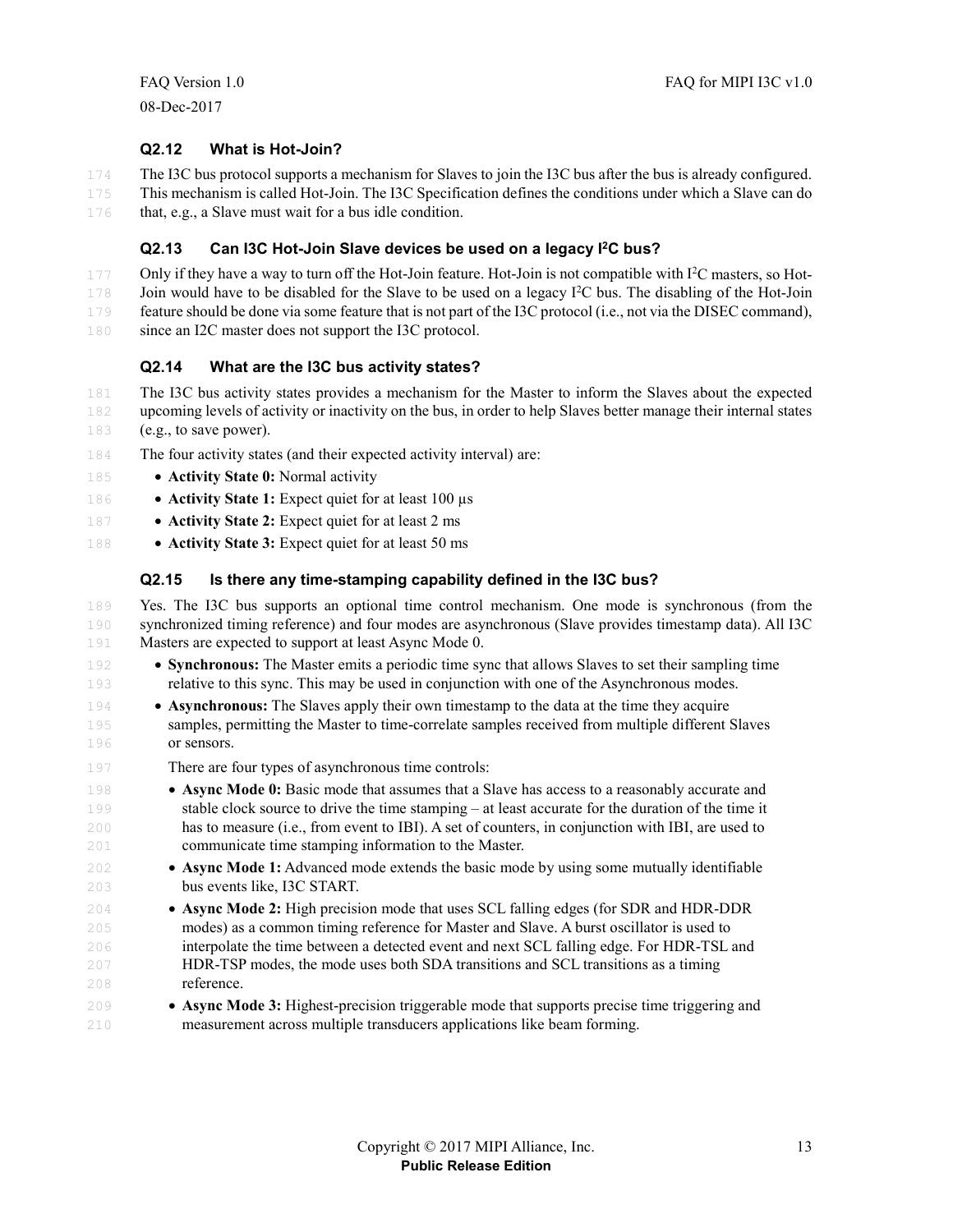#### <span id="page-13-0"></span>**Q2.16 Is there a maximum limit to I3C bus payload?**

 By default, there is no limit to the maximum message length. To reduce bus availability latency across multiple Slaves, the I3C bus allows negotiating for maximum message lengths between Master and Slave. Further, Read terminate is possible from the Master, to allow regaining control of the bus under a long 214 message.

#### <span id="page-13-1"></span>**Q2.17 Does the I3C bus enable 'Bridges'?**

215 Bridge devices are expected to enable an I3C bus to be bridged to other protocols, such as SPI, UART, etc. 216 A CCC is defined to enable bridging devices, where the Master knows in advance that certain devices are bridges. bridges.

#### <span id="page-13-2"></span>**Q2.18 Can a Slave indicate any speed limit that it might have?**

218 All I3C Slaves must be tolerant of the 12.5 MHz maximum frequency, and all Slaves must be able to manage 219 those speeds for CCCs. But Slaves may limit the maximum effective data rate for private message – either 220 write, read, or both.

#### <span id="page-13-3"></span>**Q2.19 Is there any test mode in the I3C bus?**

221 Yes. A pair of directed and broadcast CCCs is available for the Master to enter/exit the test modes.

#### <span id="page-13-4"></span>**Q2.20 Are there any error detection and recovery methods in I3C?**

222 Yes, the I3C bus has elaborate error detection and recovery methods. Seven Slave error types (S0 to S6) and 223 three Master error types (M0 to M2) are defined for the SDR mode, along with suggested recovery methods.

224 Similarly, a set of errors are defined for each of the HDR modes.

#### <span id="page-13-5"></span>**Q2.21 During HDR-DDR Mode CRC 5 transmission, how many clocks should I be looking for?**

225 The CRC transmission ends at bit 6 (counting down from 15), but bit 5 allows High-Z.

#### <span id="page-13-6"></span>**Q2.22 Can a Master issue a STOP condition regardless of whether or not a Slave has issued an acknowledgment indicating a completed transaction?**

226 The STOP can be issued anywhere the Slave is not driving the SDA during SCL high. It may not be 227 appropriate to do so in terms of completion of a message. But ACK and completed transaction do not belong 228 together in I3C.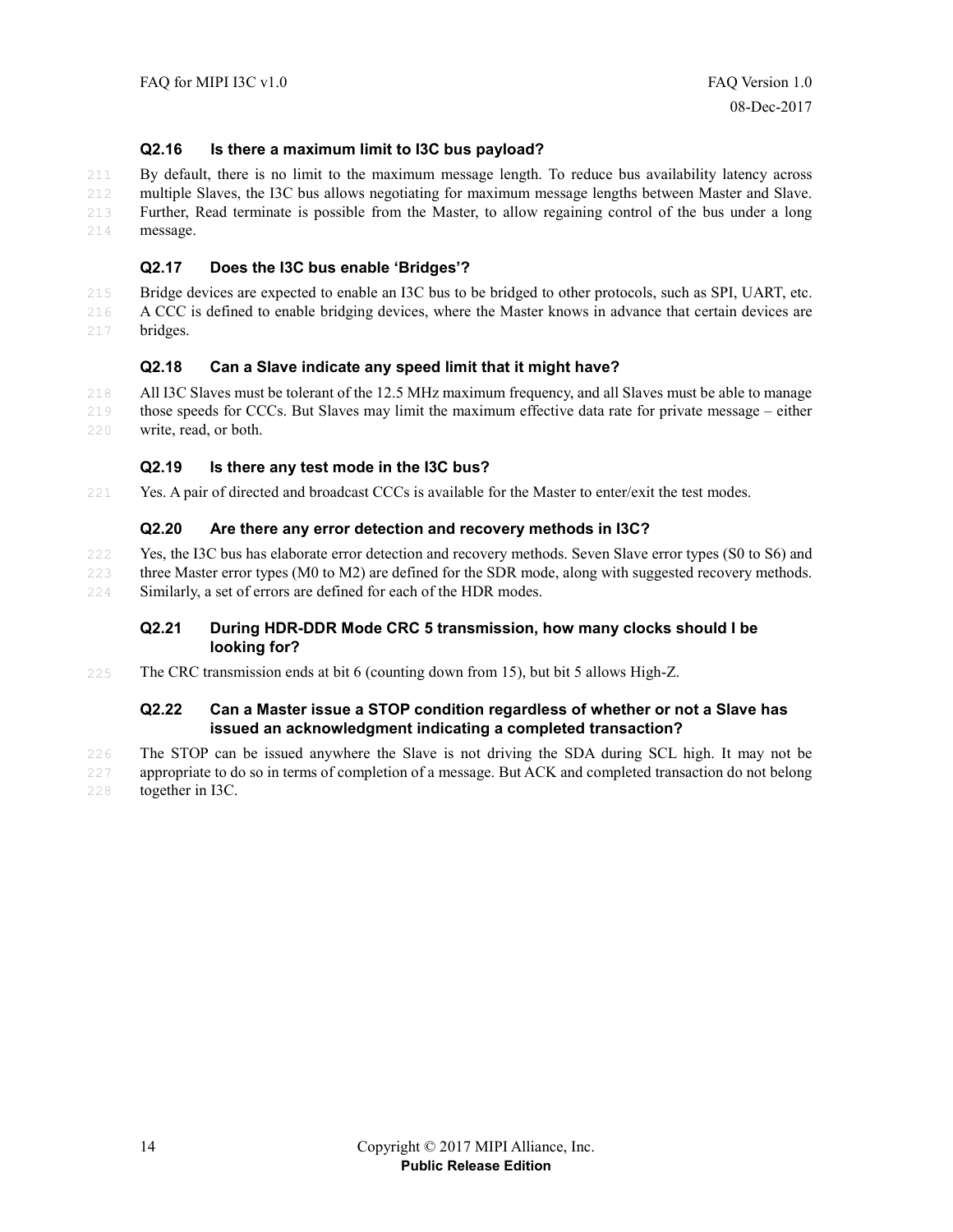08-Dec-2017

# <span id="page-14-1"></span><span id="page-14-0"></span>**2.3 Implementation: Ecosystem**

#### **Q3.1 Who is defining the MIPI I3C specification?**

229 The I3C specification is defined by the MIPI Sensor Working Group formed in 2013, an initiative by MIPI 230 Alliance.

#### <span id="page-14-2"></span>**Q3.2 Which companies are part of the MIPI Sensor Working Group?**

 The MIPI Sensor Working Group includes representatives from AMD, Broadcom, Cadence, IDT, Intel, InvenSense, Knowles, Lattice Semiconductor, MediaTek, Mentor Graphics, Nvidia, NXP, Qualcomm, QuickLogic, Sony, STMicroelectronics, Synopsys, VLSI Plus, and others. It is chaired by Ken Foust of Intel, and vice-chaired by Satwant Singh of Lattice Semiconductor.

#### <span id="page-14-3"></span>**Q3.3 What is the availability of development hardware for I3C prototyping, including FPGAs?**

- 235 A few vendors have provided FPGA based design kits, including some low-cost FPGAs that might be good<br>236 enough for smaller production runs.
- enough for smaller production runs.

#### <span id="page-14-4"></span>**Q3.4 What is the I3C IP core availability in the market?**

237 Some vendors have started to offer Slave and/or Master IP cores for integration into ASIC devices and 238 FPGAs, including a free-of-cost Slave IP available for prototyping and integration.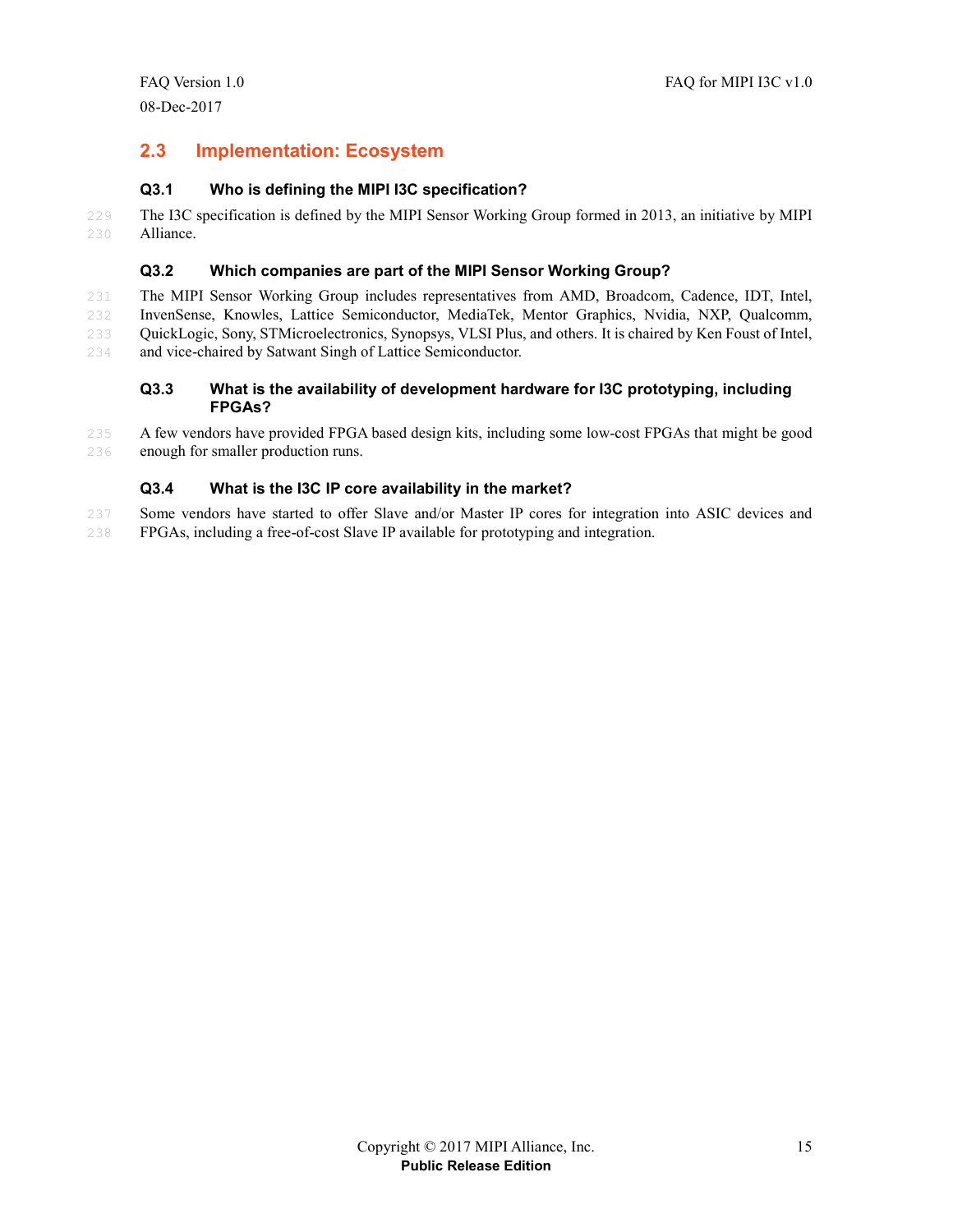# <span id="page-15-0"></span>**2.4 Implementation: As a System Designer**

#### <span id="page-15-1"></span>**Q4.1 What is the maximum capacitance load allowed on the I3C bus?**

 The I3C Specification lists the maximum per-device capacitance on SCL and SDA, but the goal is that most or all devices will be well below that. Capacitance alone is not sufficient to determine maximum frequency on the I3C bus (as with any bus). It is important to consider maximum propagation length, effect of stubs, 242 internal clock-to-data ( $t_{\text{SCO}}$ ) of the Slaves, as well as capacitive load.

#### <span id="page-15-2"></span>**Q4.2 What is the maximum wire length for I3C communication?**

 The maximum wire length would be a function of speed, as all the reflections and bus turnaround must complete within one cycle. Larger distances can be achieved at the lower speeds than at the higher ones. For example at 1 meter (between Master and Slave), the maximum effective speed is around 6 MHz for read, to allow for clock propagation time to Slave and SDA return time to Master.

#### <span id="page-15-3"></span>**Q4.3 Can I2C repeaters be used for I3C?**

Not directly, for a couple of reasons:

- 1. The I3C bus works with push-pull modes (in addition to the open drain for some transfers), and
- 249 2. Much higher speeds. Most such devices are quite limited in speed, because of the lag effect of changing states on SCL and SDA due to both series-resistance and assumptions about open-drain.
- Long wire approaches are being evaluated for a future version of the I3C Specification.

#### <span id="page-15-4"></span>**Q4.4 Will the I2C devices respond to I3C commands?**

252 No. The I3C CCCs are always preceded by I3C broadcast address  $7'$ h7E. Since the I<sup>2</sup>C specification reserves 253 address 7'h7E, no legacy I<sup>2</sup>C Slave will match the I3C broadcast address, and thus would not respond to the I3C commands. Likewise, the dynamic address assigned to I3C devices would not overlap the I<sup>2</sup>C static 255 addresses, so they would not respond to any I3C address (even if they could see it).

#### <span id="page-15-5"></span>**Q4.5 How are communication conflicts resolved on the I3C bus?**

 The I3C Slaves are only allowed to drive the bus under certain situations. Besides during a read and when ACKing their own address, they may also drive after a START (but not Repeated START). After a START, the I3C bus reverts back to open-drain pull-up resistor mode, thus the Slave that drives a low value (logic 0) would win.

#### <span id="page-15-6"></span>**Q4.6 Can I3C devices cause the communication bus to 'hang'?**

260 Unlike I<sup>2</sup>C, there is no natural way to 'hang' the bus. In I<sup>2</sup>C, clock stretching (where the Slave holds the clock low, stopping it from operating) often causes serious problems with no fix: there's simply no way to get the Slave's attention if it has hung the bus. By contrast, in I3C only the Master drives the clock, and so the Slave performs all actions on SDA relative to that clock, thereby eliminating the normal causes of such hangs.

- Further, since I3C is designed to ensure that I3C Slaves can operate their back-end I3C peripheral off the SCL clock (vs. oversampling), problems elsewhere in the Slave will not translate into bus hangs.
- If a system implementer is highly concerned about a Slave accidently locking itself, then a separate hard-
- reset line could be used. For the next revision of the I3C Specification, a feature called In-Band-Hardware-
- Reset (IBHR) is under consideration to reset non-responsive I3C Slaves (i.e., if a Master emits a certain
- pattern that does not occur during regular communication, then the devices on the bus would treat it just like a hardwired reset line).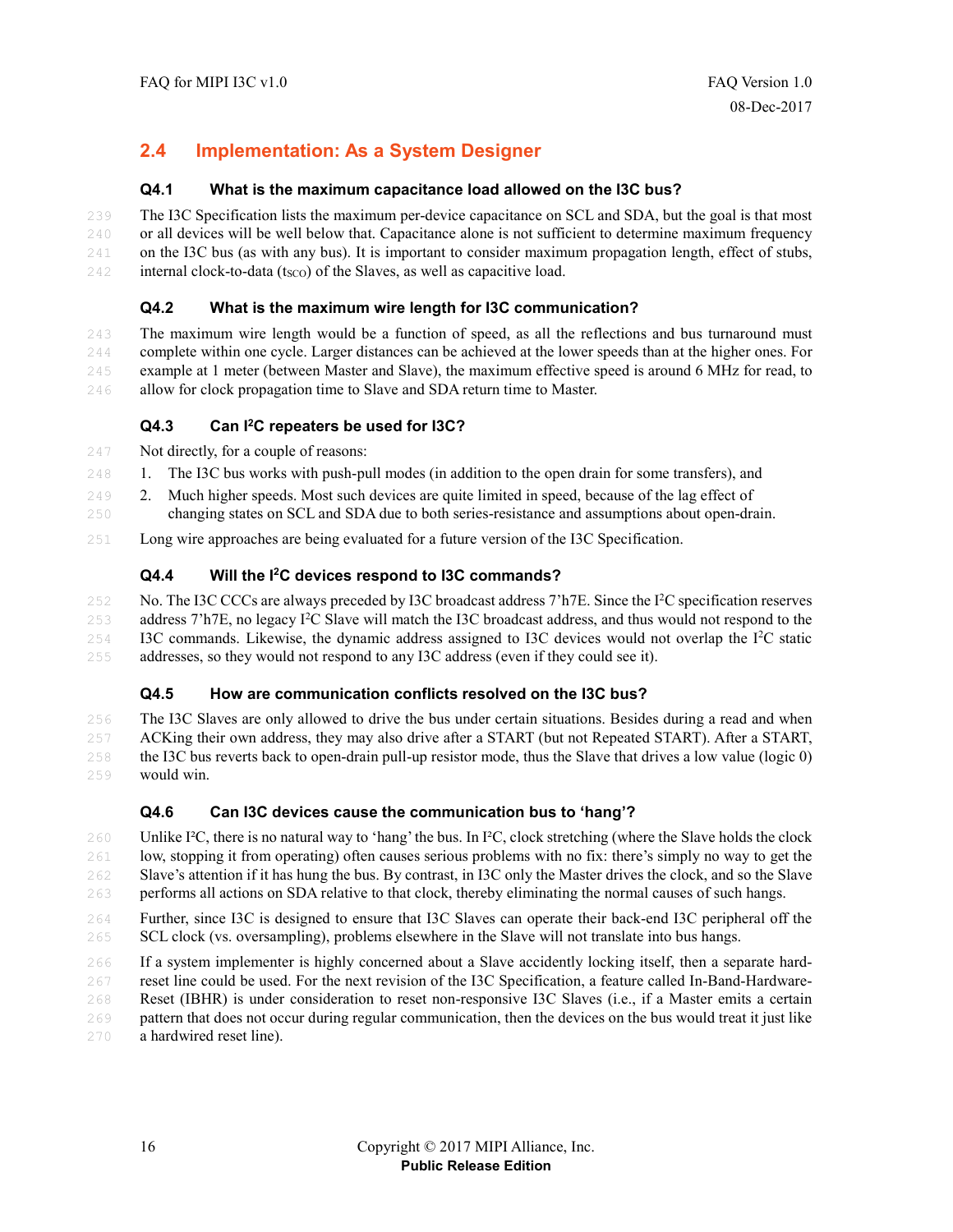#### <span id="page-16-0"></span>**Q4.7 Will all I3C devices be compatible with all CCCs?**

271 No. Some CCCs are mandatory, while others are optional and a given device will either support them or not, 272 depending upon the device's capabilities.

# <span id="page-16-2"></span><span id="page-16-1"></span>**2.5 Implementation: As a Software Developer**

#### **Q5.1 Are there any companion MIPI I3C specifications that enable SW development?**

- 273 Yes. The following MIPI Specifications are expected to help with SW development:
- 274 *MIPI Specification for I3C Host Controller Interface (I3C HCI), v1.0 [\[MIPI02\]](#page-25-2)* (In development)
- 275 Creates a standard definition that allows a single OS driver (aka 'in-box driver') to support I3C 276 hardware from several vendors, while also allowing vendor-specific extensions or improvements.<br>277 **harmonic in the target audience of the HCI Specification is application processor host controllers: in** The target audience of the HCI Specification is application processor host controllers; in 278 particular, developers of host controller (i.e., I3C main Master) hardware, and developers of I3C 279 host controller software.
- 280 *MIPI Specification for Discovery and Configuration (DisCo), v1.0 [\[MIPI03\]](#page-25-3)*
- 281 Describes a standardized device discovery and configuration mechanism for interfaces based on 282 MIPI Specifications, which can simplify component design and system integration. Also oriented 282 MIPI Specifications, which can simplify component design and system integration. Also oriented 283 to application processors.
- *MIPI DisCoSM Specification for I3CSM* 284 *, v1.0 [\[MIPI04\]](#page-25-4)* (In development)
- 285 Allows operating system software to use ACPI (Advanced Configuration and Power Interface) 286 structures to discover and configure the I3C host controller and attached devices in ACPI-<br>287 compliant systems. Also oriented to application processors. compliant systems. Also oriented to application processors.
- 288 In addition, a *MIPI Application Note for I3C<sup>SM</sup> [\[MIPI05\]](#page-25-5)* is being developed to help ASIC 289 hardware developers, system designers, and others working in the more deeply embedded I3C<br>290 devices. devices.

#### <span id="page-16-3"></span>**Q5.2 Are there software libraries available (or about to be) for I3C?**

291 Core I3C infrastructure is being added to the Linux Kernel via [patchwork.kernel.org.](http://patchwork.kernel.org/)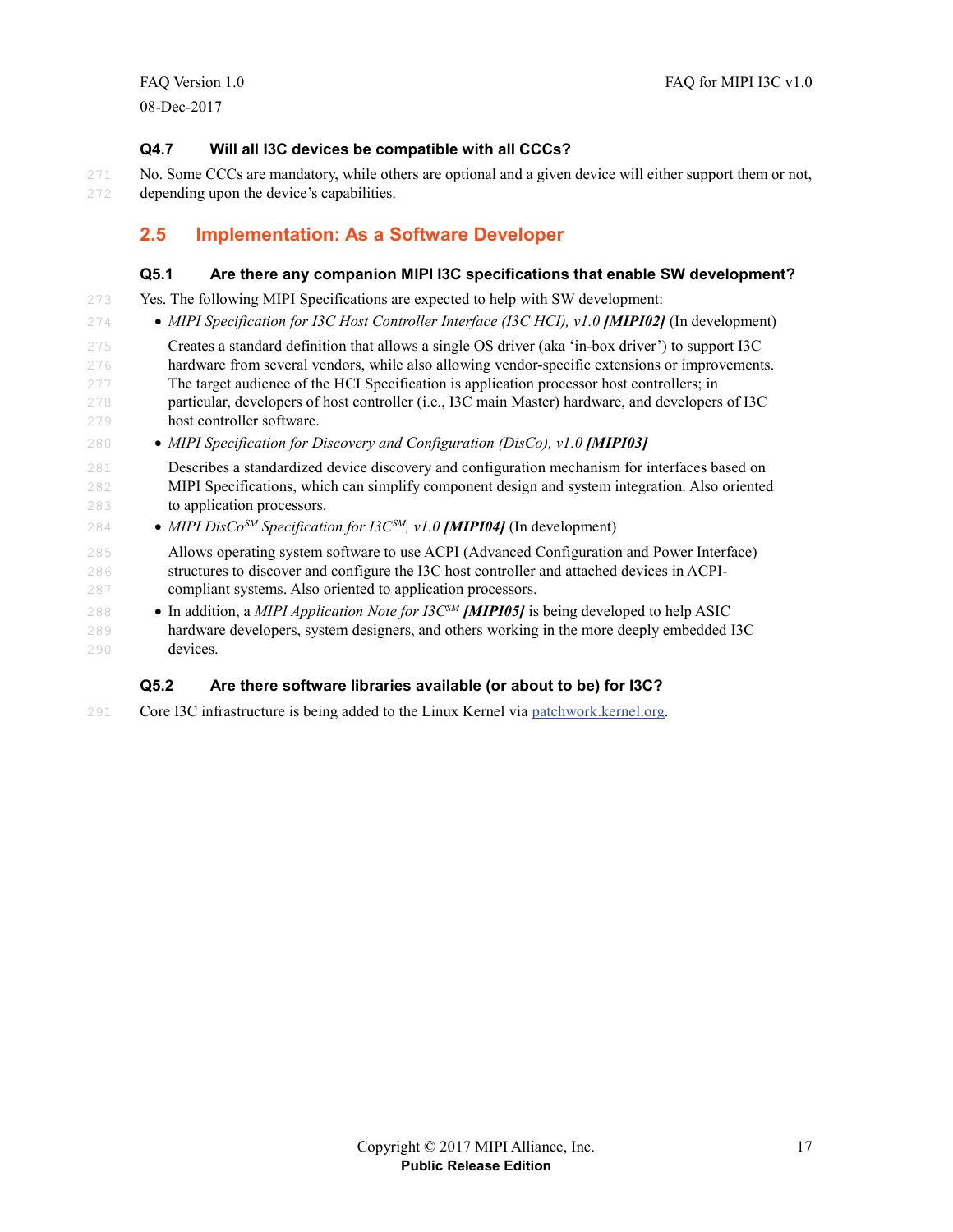# <span id="page-17-0"></span>**2.6 Interoperability Workshops**

#### <span id="page-17-1"></span>**Q6.1 What is a MIPI I3C Interoperability Workshop?**

 It is a MIPI Alliance sponsored event where different vendors bring their I3C implementations and check interoperation with other vendors.

#### <span id="page-17-2"></span>**Q6.2 What is the output from a MIPI I3C Interoperability Workshop?**

- There are three major outputs from a MIPI I3C Interoperability Workshop:
- The vendors can get detailed information about how well their I3C implementations interoperate with other vendors' implementation. Vendors can also compare their results with one another.
- MIPI Alliance can generate an overall picture that shows the industry state-of-the-I3C- implementaion. For example, how many vendors have implemented I3C, and how many implementations pass or fail against one another.
- The MIPI Sensor Work Group (SWG) gets better understanding about any major issues with the I3C Specification. The SWG can then leverage that learning by adding to this FAQ, the draft *MIPI Application Note for I3C [\[MIPI05\]](#page-25-5)* (for system implementers), and the next revision of the I3C Specification.

#### <span id="page-17-3"></span>**Q6.3 Are MIPI I3C Interoperability Workshops an ongoing activity?**

MIPI arranges a particular I3C Interoperability Workshop event in response to requests from its membership.

#### <span id="page-17-4"></span>**Q6.4 Who can attend or participate in a MIPI I3C Interoperability Workshop?**

In general, any MIPI Alliance members who have I3C hardware ready to interop can participate.

#### <span id="page-17-5"></span>**Q6.5 What HW/SW is typically needed to participate in a MIPI I3C Interoperability Workshop?**

- While this could change in future, the minimal requirements to date have been the availability of a board with an I3C device that can connect to other devices via the three wires SDA, SCL, and GND. It's also useful
- to have software (e.g., running on a laptop connected to the board and I3C device) to interactively view
- transmitted and received bus communications, but this might not be required for Slaves.
- Currently there are solutions working at 3.3V and 1.8V.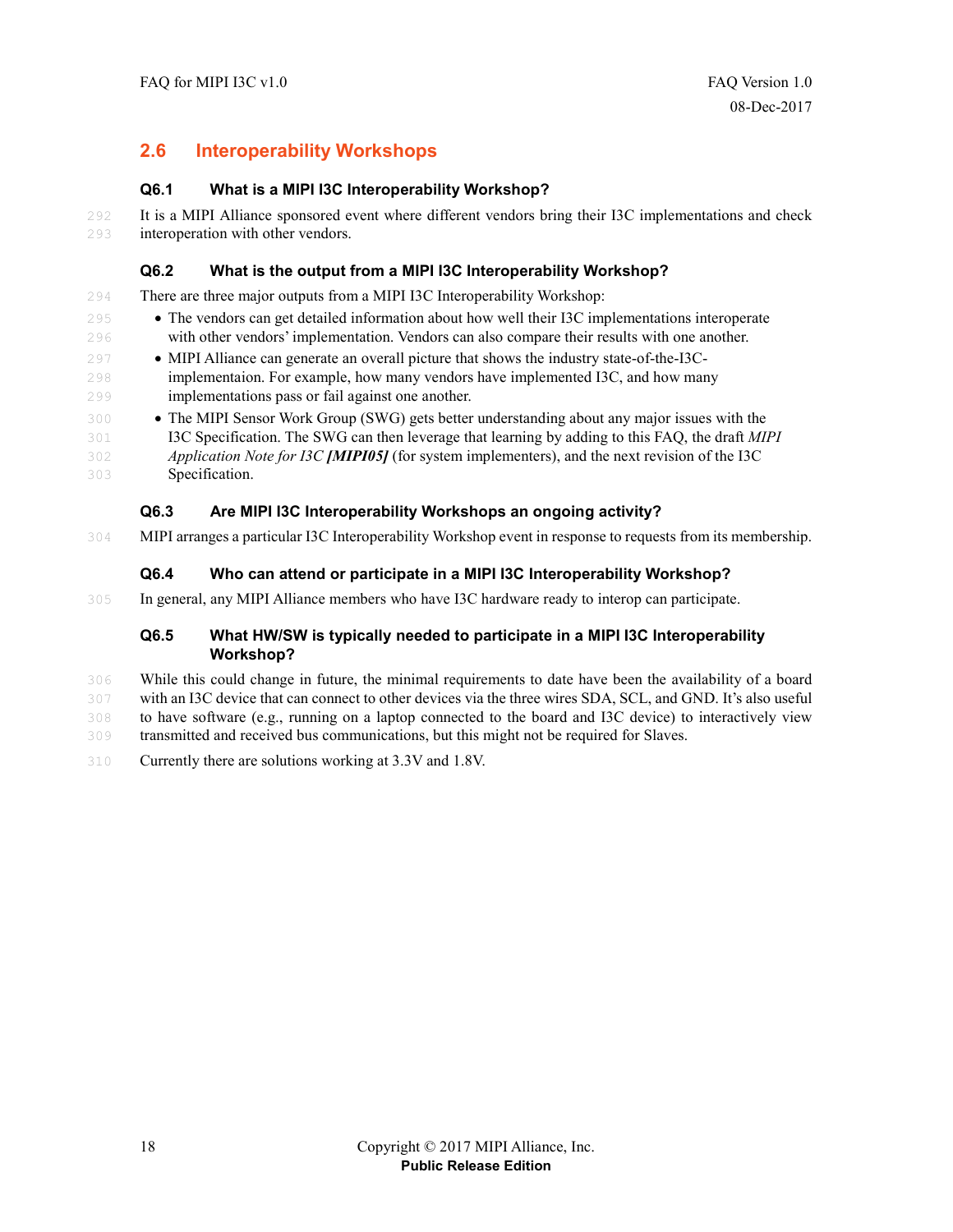# <span id="page-18-0"></span>**2.7 Up and Coming**

#### <span id="page-18-1"></span>**Q7.1 What future MIPI specifications will be leveraging I3C?**

311 Many other MIPI Working Groups are in the process of leveraging the I3C specification. As of the writing 312 of this FAQ, the list includes:

- 313 **Camera WG:** Camera Control Interface (CCI) chapter of the *MIPI Specification for Camera*  314 *Serial Interface 2 (CSI-2)*, v2.1 *[\[MIPI06\]](#page-25-6)* (In development)
- 315 **Display WG:** Multiple MIPI Specifications for Touch interfaces (In development)
- 316 **Debug WG:** *MIPI Specification for Debug for I3C [\[MIPI07\]](#page-25-7)* (In development)
- **RIO WG** (Reduced I/O): *MIPI Specification for Virtual GPIO Interface (VGI<sup>SM</sup>) [\[MIPI08\]](#page-25-8),<br>318 <i>reducing number of GPIOs used via I3C* (In development) reducing number of GPIOs used via I3C (In development)

#### <span id="page-18-2"></span>**Q7.2 Are there any impending MIPI I3C fixes/errata that should be applied now?**

319 Based on learning from the early implementations, I3C Interoperability Workshops, queries from adopters, 320 and reviews by the Sensor WG, this FAQ represents clarifications, planned improvements that can be  $321$  implemented by I3C v1.0 devices, and other hints about what's coming next.

#### <span id="page-18-3"></span>**Q7.3 Are any revisions to MIPI I3C v1.0 expected?**

 Currently, the MIPI Sensor WG is working towards Version v1.1 of the I3C Specification, which is expected to add incremental new features while staying backwards compatible with v1.0. That is, v1.1 features which do not impact v1.0 devices will simply be available, whereas others will be enabled based on the capabilities of various Slaves on a v1.1 bus, just as is done with optional features in v1.0. of various Slaves on a v1.1 bus, just as is done with optional features in v1.0.

#### <span id="page-18-4"></span>**Q7.4 What new features, if any, are coming to MIPI I3C?**

326 While not finalized yet, the following features are under consideration:

- 327 Grouped addressing
- 328 Additional Slave error detection/recovery
- 329 CCC support in HDR-DDR/TSP
- 330 HDR-DDR end write
- 331 HDR-TSP end transfer
- 332 Clock-to-Data refinement
- 333 Timing Control disable
- $334$  New minimum t<sub>IDLE</sub>
- 335 In-Band Hardware Reset (IBHR)
- 336 Multi-Lane, for speed
- 337 HDR-DDR-end CRC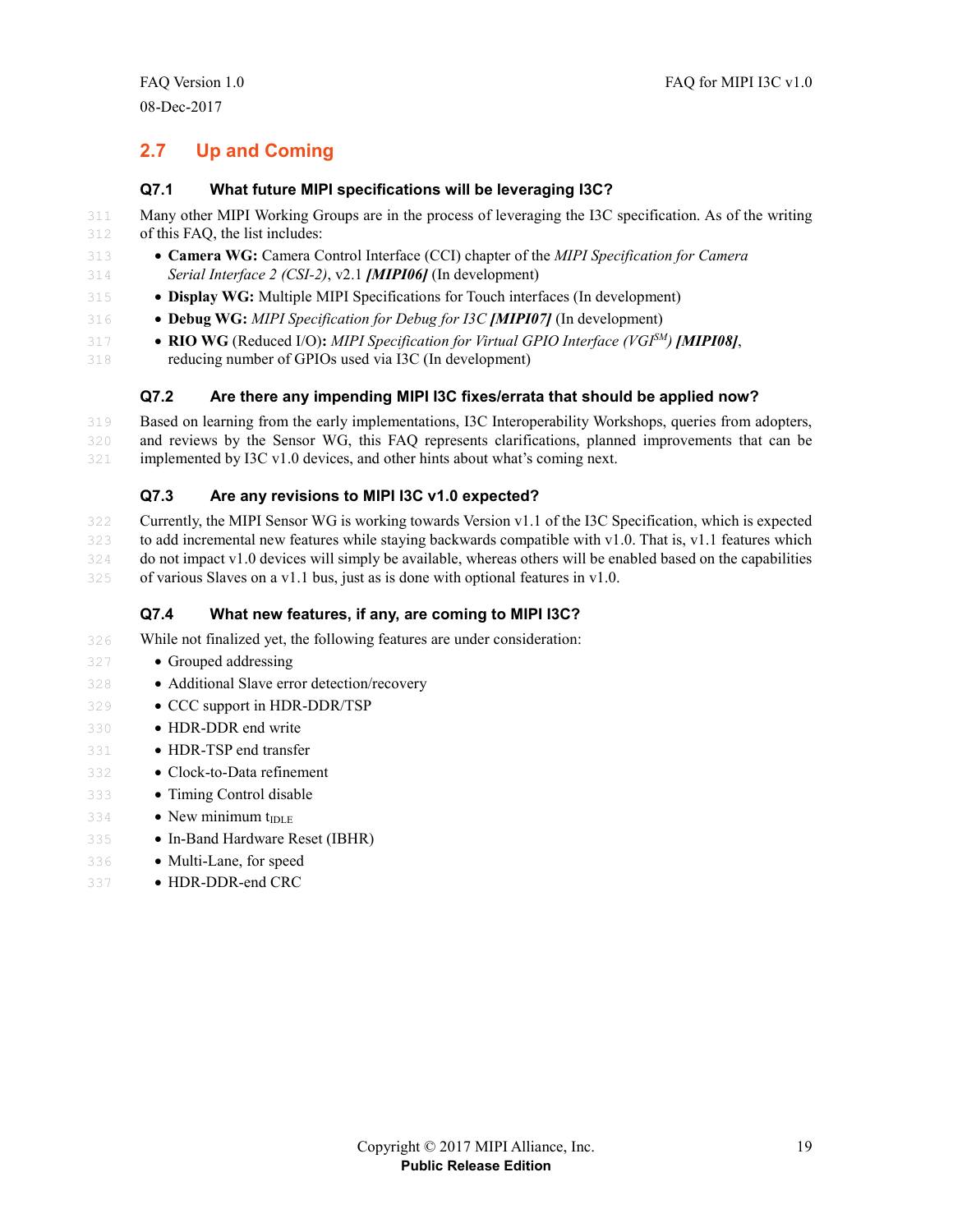# <span id="page-19-1"></span><span id="page-19-0"></span>**2.8 Clarification, Disambiguation, and Allowances for v1.0**

#### **Q8.1 Can Sync and Async time control be enabled at the same time?**

338 Yes. This is allowed such that the ODR (Output Data Rate) rate controls the IBI rate, and the Async Mode 339 timestamp on the IBI indicates how long ago the sample was collected.

#### <span id="page-19-2"></span>**Q8.2 Is there a way to turn off Time Control?**

340 Yes, the SETXTIME code of 0xFF may be used. The MIPI Sensor WG plans to officially define this in I3C 341 v1.1, but I3C v1.0 devices can support it now.

#### <span id="page-19-3"></span>**Q8.3 Do I have to wait the full 1ms for Hot-Join?**

342 In I3C v1.1 the MIPI Sensor WG plans to officially define a new t<sub>IDLE</sub> minimum value of 200 µs, since that is sufficient for all valid uses. I3C v1.0 devices may choose to support that smaller delay now. is sufficient for all valid uses. I3C v1.0 devices may choose to support that smaller delay now.

#### <span id="page-19-4"></span>**Q8.4 Is there any way to exit from an S0/S1 error other than waiting for an Exit Pattern?**

- 344 Yes. An I3C Slave may watch for 60 us with no SCL or SDA changes to make sure that the bus is not in HDR 345 mode (and therefore must be in SDR mode). After that, it is appropriate to wait for START (assumed to be
- 346 Repeated START) or STOP.

#### <span id="page-19-5"></span>**Q8.5 What happens if the Master crashes during a Read?**

347 The I3C Slave may choose to detect 100 µs without an SCL edge. If that happens, it can abandon the Read 348 and release SDA to avoid a bus hang when the Master restarts.

#### <span id="page-19-6"></span>**Q8.6 If a device has a t<sub>sco</sub> value greater than 12 ns, does that mean it doesn't qualify as an I3C Device?**

- 349 No. The t<sub>SCO</sub> (Clock to Data Turnaround delay time) is information provided by Slaves so that system 350 designers can properly compute the maximum effective frequency for reads on the bus. The t<sub>SCO</sub> number is 351 meant to be used together with the line capacitance (trace length) and number of Slaves and stubs (if present).
- $352$  However, I3C Slaves with t<sub>sco</sub> delay greater than 12 ns must:
- 353 Set the Limitation bit in the Bus Characteristics Register (BCR) to 1'b1,
- 354 Set the Clock-to-Data Turnaround field of the maxRD Byte to 3'b111, and
- $355$  Communicate the t<sub>SCO</sub> value to the Master by private agreement (i.e., product datasheet).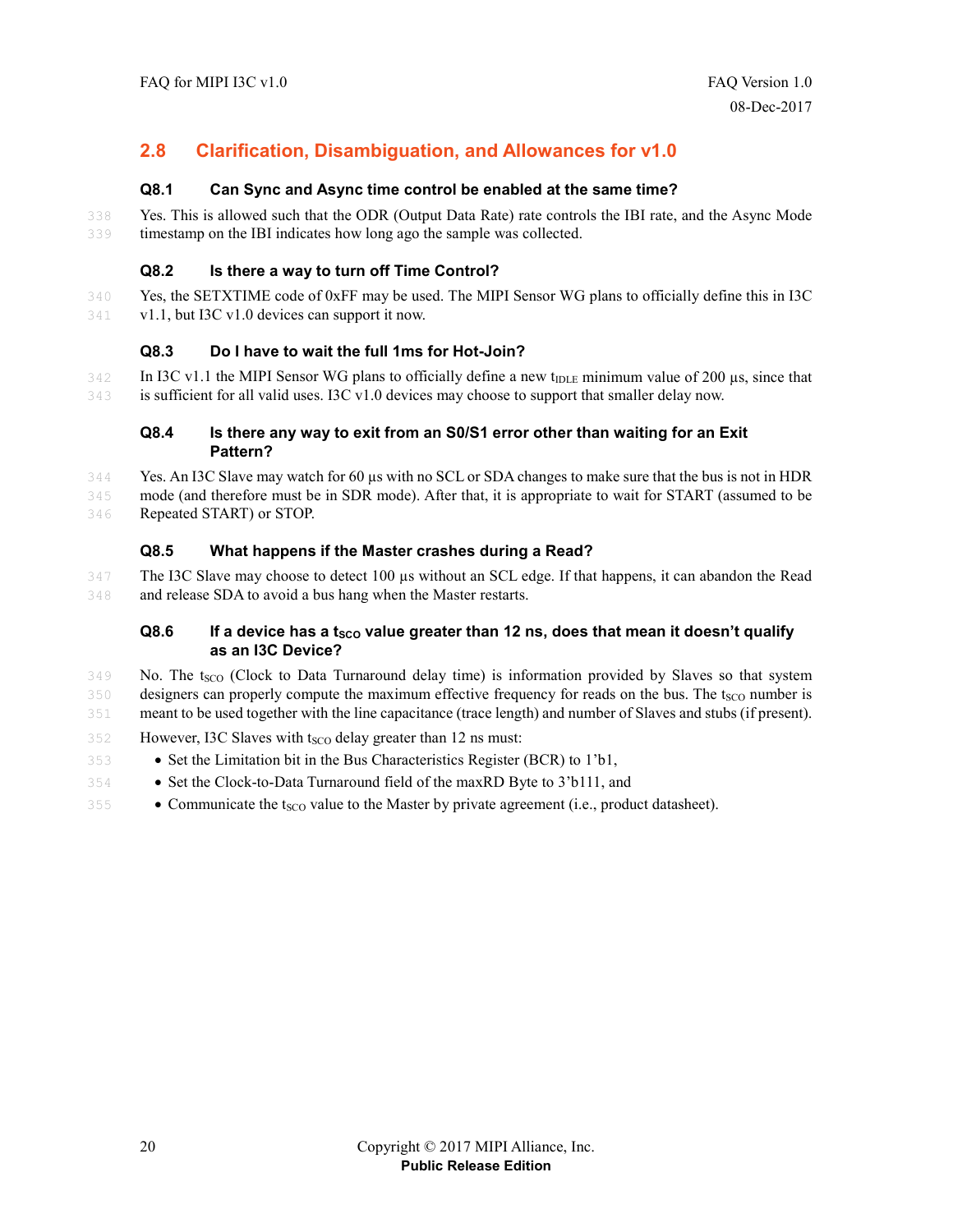#### <span id="page-20-0"></span>**Q8.7 Does Figure 44 HDR-DDR Format apply for Command, Data, and CRC? Or only for Data?**

356 Only for Data. The Data bytes are sent the same way as in SDR Mode. The following figure shows how Data 357 is transferred from memory to the I3C Data Line:



- 367 Token (4 bits)
- 368 CRC Byte (5 bits)
- 369 Setup bits (2 bits)

#### <span id="page-20-1"></span>**Q8.8 Does the Master provide an additional CLK after the Terminate Condition and before the Restart/Exit Pattern, as shown in Figure 52 Master Terminates Read?**

370 No, there is an error in Figure 52. The beginning of the Restart/EXIT Pattern should show SCL LOW and SDA changing. SDA changing.

#### <span id="page-20-2"></span>**Q8.9 In a Hot-Join, when should the DISEC CCC be sent? After ACK, or after NACK?**

372 The Hot-Join mechanism allows the Master to first NACK, and then send the DISEC CCC to stop the Hot-373 Join. If the Master ACKs, that is interpreted as a promise that it will eventually send the ENTDAA CCC.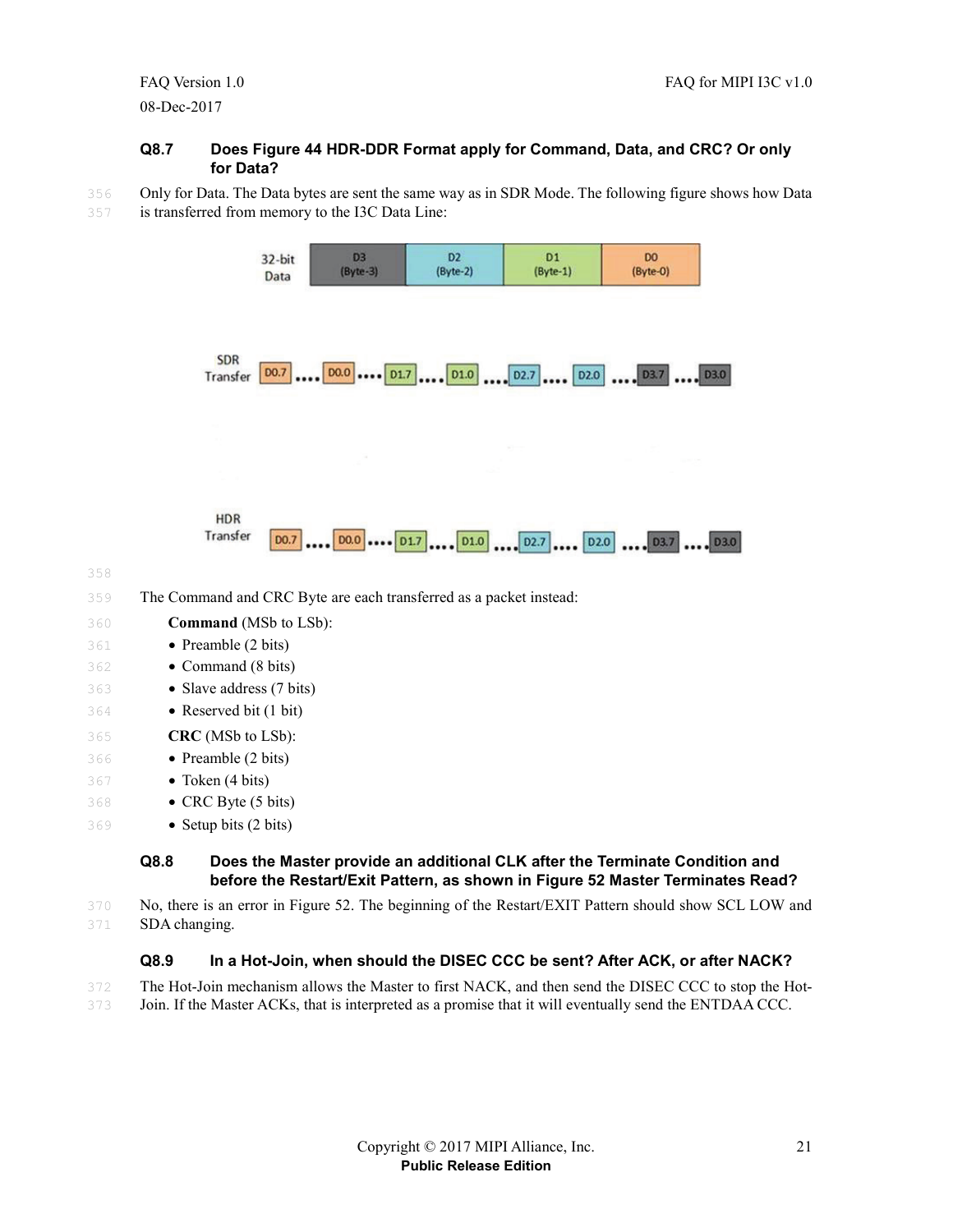# <span id="page-21-0"></span>**2.9 Conformance Testing**

#### <span id="page-21-1"></span>**Q9.1 What is a MIPI Conformance Test Suite (CTS)?**

 A MIPI WG develops a Conformance Test Suite (CTS) document in order to improve the interoperability of products that implement a given MIPI interface Specification. The CTS defines a set of conformance or interoperability tests whereby a product can be tested against other implementations of the same 377 Specification.

#### <span id="page-21-2"></span>**Q9.2 Is there a CTS for I3C v1.0?**

Yes. A CTS for I3C v1.0 is being drafted by the MIPI Alliance Sensor WG *[\[MIPI09\]](#page-25-9)*.

#### <span id="page-21-3"></span>**Q9.3 What is the scope of tests for the I3C v1.0 CTS?**

- The CTS tests are designed to determine whether a given product conforms to a subset of the requirements defined in the I3C Specification v1.0. The scope of this first version of the CTS is intentionally limited, in order to meet time-to-market requirements imposed by the rapid adoption of I3C in the marketplace, focusing on:
- 1. SDR-only Devices without optional I3C capabilities,
- 2. All Master and Slave Error Detection and Recovery methods, and
- 3. Basic HDR Enter/tolerance/Restart/Exit are in scope, but HDR-DDR is under consideration.
- Considering the CTS a living document, the Sensor WG plans to continue expanding the scope of the CTS through future revisions that eventually encompass all required and optional features of the I3C Specification.
- The CTS tests are organized as Master device under test (DUT) and Slave DUT. Tests for each are presented in the order in which they appear in the I3C Specification, to simplify identification of pertinent detail
- between the two documents.

#### <span id="page-21-4"></span>**Q9.4 Will a product have to pass every test in the I3C CTS in order to qualify for listing in the MIPI Product Registry?**

 No. Not all of the CTS tests will need to be passed for an I3C product to qualify for listing in the MIPI Product Registry. The I3C CTS *[\[MIPI09\]](#page-25-9)* will identify which tests are required.

#### <span id="page-21-5"></span>**Q9.5 Does the I3C Interoperability Workshop follow the I3C CTS?**

 Interoperability Workshops will ultimately follow the tests identified in the I3C CTS, phasing in with the Bangalore Interoperability Workshop (October 2017).

#### <span id="page-21-6"></span>**Q9.6 What details are provided for each I3C CTS test case?**

- Each test in the I3C CTS will contain:
- A clear purpose
- References
- Resource requirements
- Tracked last technical modification
- Discussion
- All test case detail (i.e., setup, procedure, results, problems, and MIPI Product Registry inclusion).
- DC/AC parametric requirements will be embedded in each test, not split out into a separate PHY-related CTS
- or subsection.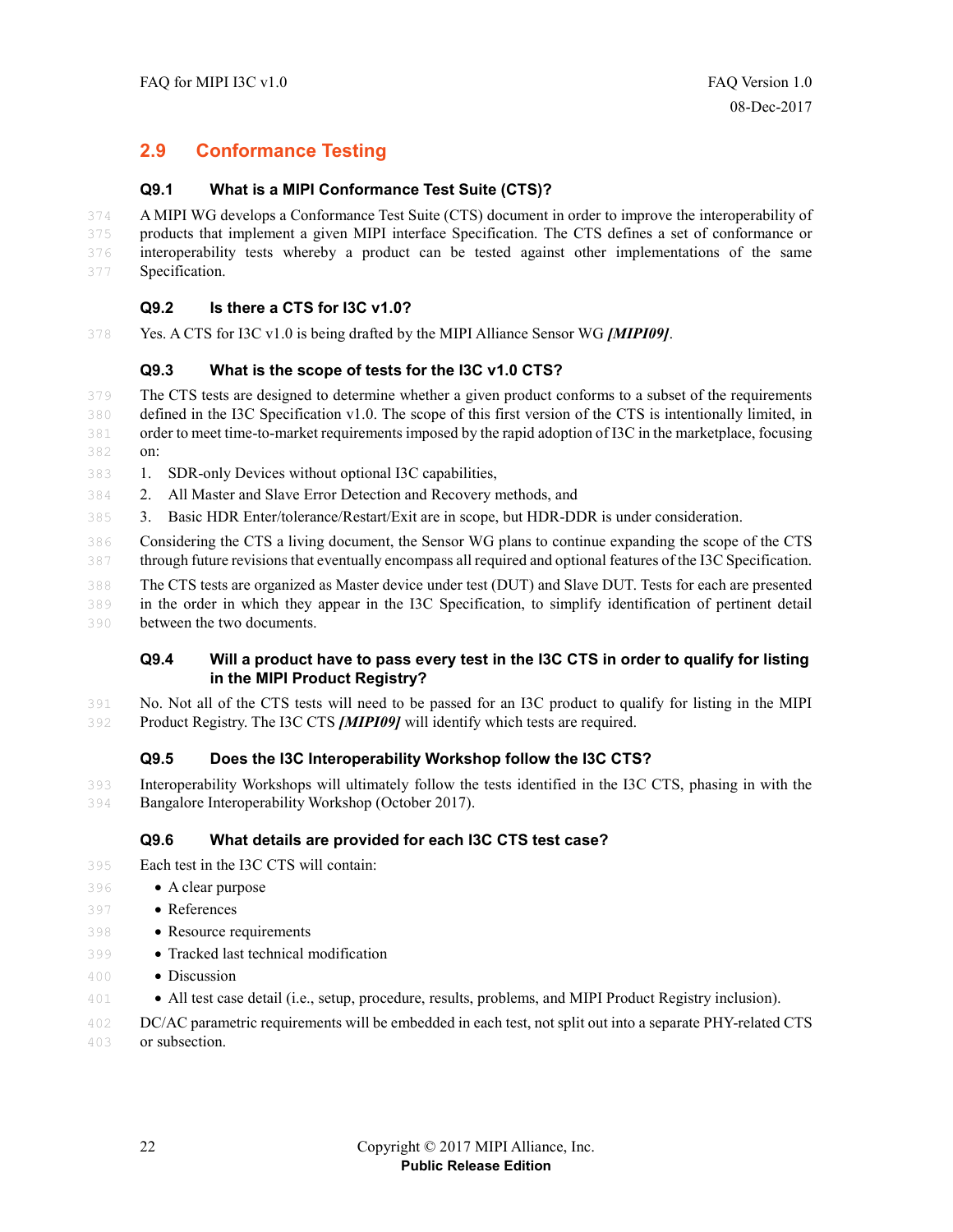# <span id="page-22-0"></span>**2.10 Legal & Intellectual Property Related Questions**

#### <span id="page-22-1"></span>**Q10.1 Are there royalties associated with MIPI I3C?**

 MIPI Alliance does not and will not charge royalties, and we are not currently aware (as of the date of this FAQ) of any MIPI member or any third party that has asserted that it is owed royalties for implementations of I3C. We cannot guarantee that someone will not make this sort of assertion in the future, however.

#### <span id="page-22-2"></span>**Q10.2 If someone has a patent that reads on MIPI I3C, are they required to grant a license?**

 Under the current MIPI Alliance IPR terms, MIPI members are obligated to grant certain licenses only to other MIPI members for implementations of MIPI Specifications. The IPR terms do not impose an obligation for members to grant patent licenses to non-members. And of course, non-members have not agreed to MIPI's membership terms and thus not bound by any obligations to grant licenses that are described there.

#### <span id="page-22-3"></span>**Q10.3 Can I implement the MIPI I3C Specification?**

 MIPI is making the entire I3C Specification and related supporting documentation available, in order to support implementations of the Specification. Implementers assume all risks associated with implementation, however, and must make their own risk assessment. Implementers who are not members of MIPI are not beneficiaries of the patent license obligations detailed in the MIPI membership terms, and thus face a different patent risk situation than do MIPI members. We encourage implementers to carefully assess patent-related (and all other) risks applicable to their particular circumstances, and make their decisions accordingly. Some implementers may decide there is little risk, others may decide that they have managed any risk via other means (e.g. bilateral license agreements), others may decide to join MIPI as a risk mitigation strategy, or choose some other path – in all cases, this is a judgment call that is solely the responsibility of the implementer. Most technology implementations involve similar risk assessments.

#### <span id="page-22-4"></span>**Q10.4 I'm planning to implement the MIPI I3C Specification in something that's not a "Mobile Terminal". Would joining MIPI even make any difference around patent risks?**

 MIPI's IPR terms are a hybrid: roughly, MIPI members are required to grant royalty-free licenses to other members for certain patents for "Mobile Terminal" implementations, and RAND – "reasonable and non- discriminatory" (but potentially royalty-bearing) – licenses for other implementations. RAND does not mean that royalties are automatically required – it only means that if an obligated party has an applicable patent, they generally cannot withhold a license (normally a right of a patent owner), but rather must grant a license on reasonable terms. A large majority of standards and industry specifications in the information and 427 communications technology industry are governed by RAND obligations, and controversies rarely arise – although there are some high-profile exceptions. Generally, RAND is a common and effective framework for 429 specification licensing. We believe our members see value in the RAND obligations associated with non-Mobile Terminal implementations.

#### <span id="page-22-5"></span>**Q10.5 I 2C is royalty-free for all uses, by all implementers. Why not make MIPI I3C royalty-free to all implementers and all types of uses too?**

431 The history of I<sup>2</sup>C and patents is complicated, but, yes, in recent years we understand that core I<sup>2</sup>C functionality has been implementable royalty free. Changing or supplementing long-established IPR terms is challenging for any standards setting organization, however, and there are limits to what can be accomplished given that some potential stakeholders are non-members. We are hopeful that making the I3C Specification publicly available without charge is a positive step forward.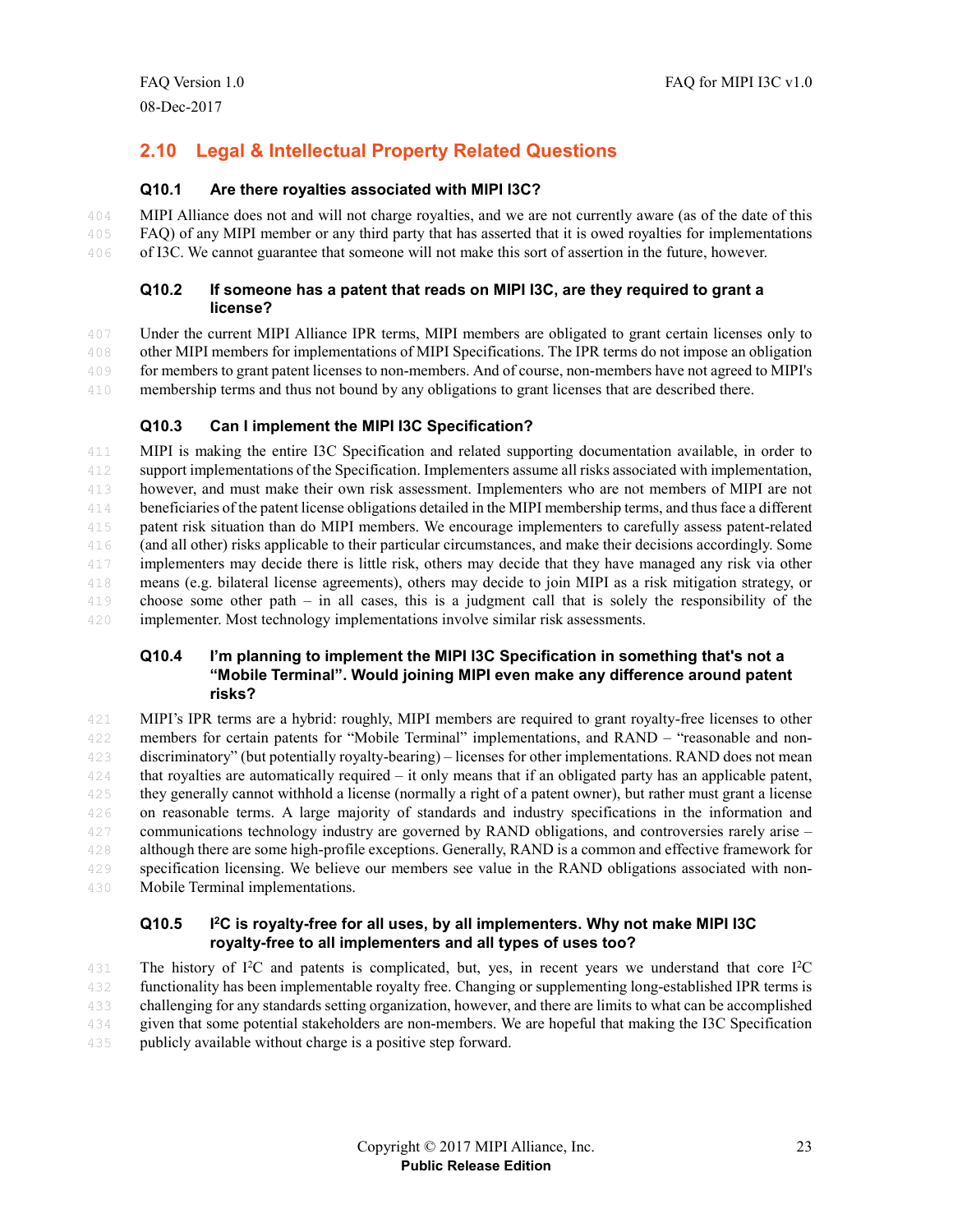# <span id="page-23-0"></span>**Terminology**

See also *Section 2* in the MIPI I3C v1.0 Specification *[\[MIPI01\]](#page-25-1)*.

# <span id="page-23-1"></span>**3.1 Definitions**

- **ACK:** Short for "acknowledge" (an I3C bus operation)
- **Bus Available:** I3C bus condition in which a device is able to initiate a transaction on the bus.
- 439 **Bus Free:** I3C bus condition after a STOP and before a START with a duration of at least t<sub>CAS</sub>.
- **Bus Idle:** An extended duration of the Bus Free condition in which devices may attempt to Hot-Join the I3C Bus.
- **High-Keeper:** A weak Pull-Up type Device used when SDA, and sometimes SCL, is in High-Z with respect to all Devices.
- **Hot-Join:** Slaves that join the I3C bus after it is already started, whether because they were not powered previously or because they were physically inserted into the Bus. The Hot-Join mechanism allows the Slave 446 to notify the Master that it is ready to get a dynamic address.
- **In-Band Interrupt (IBI):** A method whereby a Slave device emits its Address into the arbitrated Address header on the I3C bus to notify the Master of an interrupt.
- **Main Master:** Master that has overall control of the I3C bus.
- **Master:** The I3C bus device that is controlling the bus.
- **Slave:** An I3C Slave device can only respond to either Common or individual commands from a Master. A
- Slave device cannot generate a clock.

# <span id="page-23-2"></span>**3.2 Abbreviations**

- DisCo Discovery and Configuration (family of MIPI Alliance interface Specifications)
- e.g. For example (Latin: exempli gratia)
- i.e. That is (Latin: id est)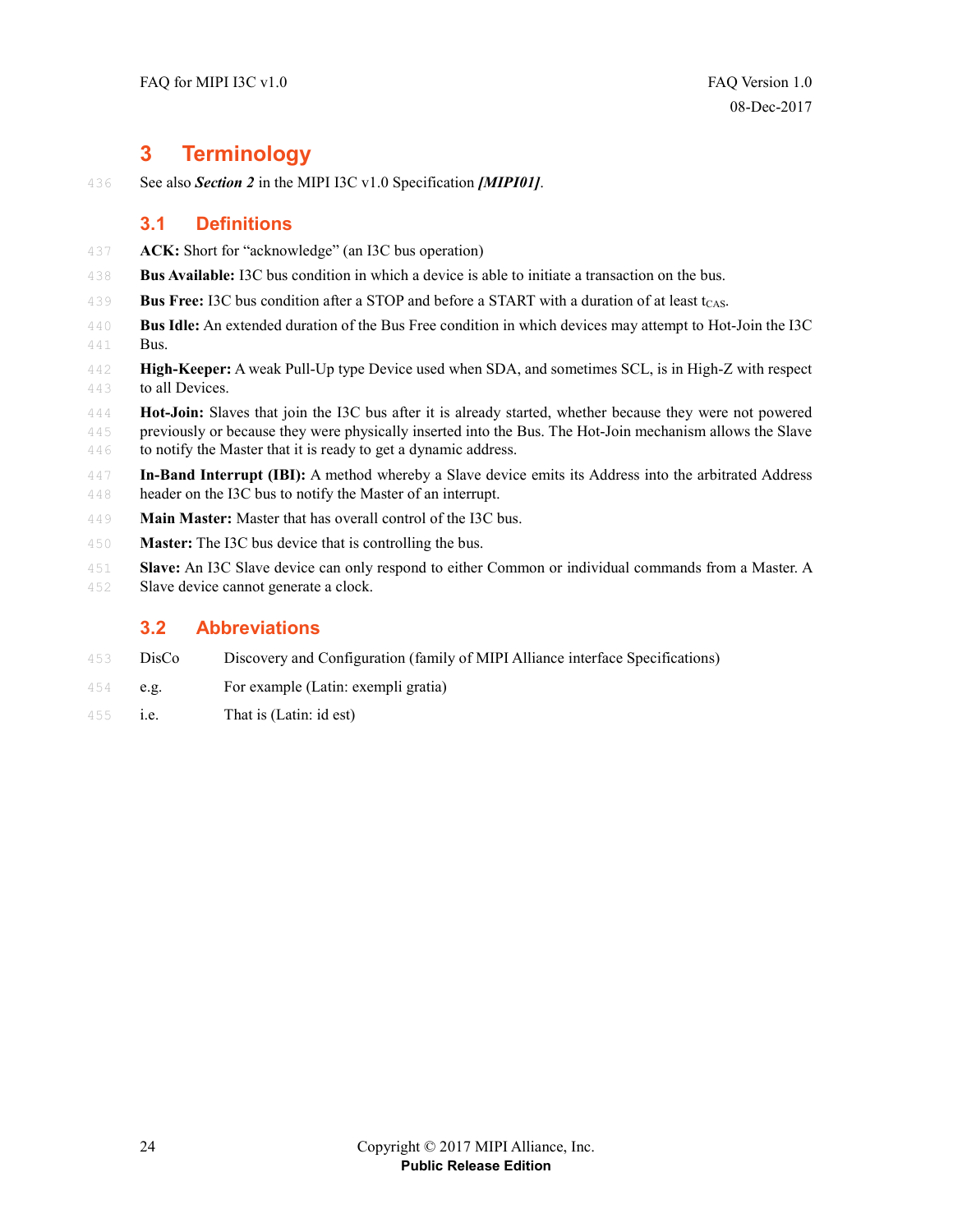# <span id="page-24-0"></span>**3.3 Acronyms**

- See also the acronyms defined in the MIPI I3C v1.0 Specification *[\[MIPI01\]](#page-25-1)*.
- CCC Common Command Code (an I3C common command or its unique code number)
- CTS Conformance Test Suite
- DAA Dynamic Address Assignment (an I3C bus operation)
- FAQ Frequently Asked Questions
- HCI Host Controller Interface (a MIPI Alliance interface Specification *[\[MIPI02\]](#page-25-2)*)
- HDR High Data Rate (a set of I3C bus modes)
- HDR-DDR HDR Double Data Rate (an I3C bus mode)
- HDR-TSP HDR Ternary Symbol for Pure Bus (an I3C bus mode)
- I3C Improved Inter Integrated Circuit (a MIPI Alliance interface Specification *[\[MIPI01\]](#page-25-1)*)
- IBHR In-Band Hardware Reset (an expected I3C bus feature)
- IBI In-Band Interrupt (an I3C bus feature)
- ODR Output Data Rate
- SCL Serial Clock (an I3C bus line)
- SDA Serial Data (an I3C bus line)
- SDR Single Data Rate (an I3C bus mode)
- SPI Serial Peripheral Interface (an interface specification)